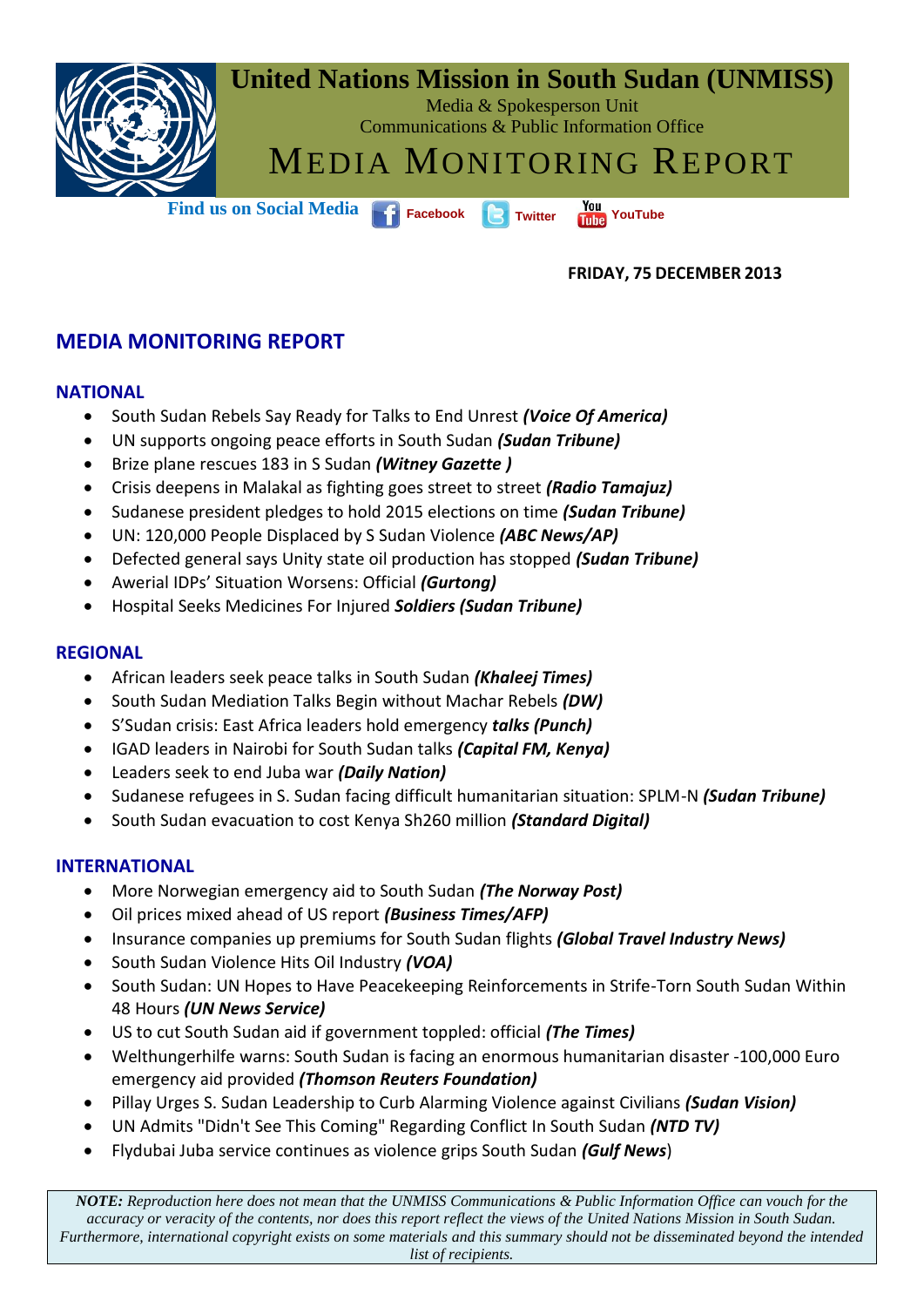#### **OPINION/EDITIORIAL**

- Editorial: South Sudan's Imperiled Future *(The New York Times)*
- Editorial: South Sudan peace trip highly timely *(Daily Nation)*
- South Sudan: Are we helping to create a country or merely creating ravenous clients for an army of Western experts and consultants? *(The Independent)*

# **Highlights**

# **South Sudan Rebels Say Ready for Talks to End Unrest (Voice Of America)**

Kampala — Forces loyal to former South Sudan Vice President Riek Machar said Thursday they are prepared to take part in talks to end violence in the world's newest nation and have named delegates to the negotiations, which would be held in the Ethiopian capital.

But James Gatdet Dak, a spokesperson for Machar, insisted that, before the talks go ahead, President Salva Kiir release 11 political leaders who were detained when the violence first erupted -- because the detainees are part of the negotiating team chosen by the former vice president.

Machar "made it clear that he was ready for the talks, but the members of his delegation, most of them are in detention," Gatdet said.

"So President Kiir will release them, then they will be ready to go to Addis for talks," he said.

Kiir has said he is willing to meet with Machar for negotiations to end the violence that has raked South Sudan for 11 days, but only if there are no conditions set for the talks.

Kiir met Thursday in Juba with African officials including Kenyan President Uhuru Kenyatta and Ethiopian Prime Minister Hailemariam Desalegn to try to chart a way out of the crisis, which erupted on Dec. 15 in what Kiir said was a failed coup bid orchestrated by Machar.

South Sudanese Foreign Affairs Ministry spokesman Mawien Makol Arik said the meeting with the African leaders was still under way, and repeated that Kiir is willing to engage with rebels, regional and international actors to try to end the fighting that has displaced tens of thousands and claimed hundreds of lives.

Ethiopian Foreign Minister Tedros Adhanom said the leaders have discussed a range of issues, including a cessation of hostilities, the "immediate start of talks" between the two sides, and "the detainees who are suspects of the coup."

U.S. Special Envoy to Sudan and South Sudan, Donald Booth, confirmed after meeting with Kiir in Juba this week that the president has agreed to hold talks with Machar, without conditions, to try to resolve the conflict.

Booth said he also met with the group of 11 political leaders who are being held in Juba, and that they are "secure and well taken care of."

"These individuals communicated to me their desire - and their readiness - to play a constructive role in ending the crisis through peaceful political dialogue and national reconciliation," Booth said.

China has announced it is poised to send a special envoy to South Sudan to help mediate an end to the crisis.

# **UN supports ongoing peace efforts in South Sudan (Sudan Tribune)**

December 26, 2013 (JUBA) – The United Nations on Thursday reiterated calls for a peaceful end to South Sudan's ongoing conflict, days after regional leaders visited the capital, Juba for talks.

Heads of states from Intergovernmental Authority on Development (IGAD) have been actively engaging parties involved in the conflict to embrace dialogue as a means to end political rivalry in the new nation.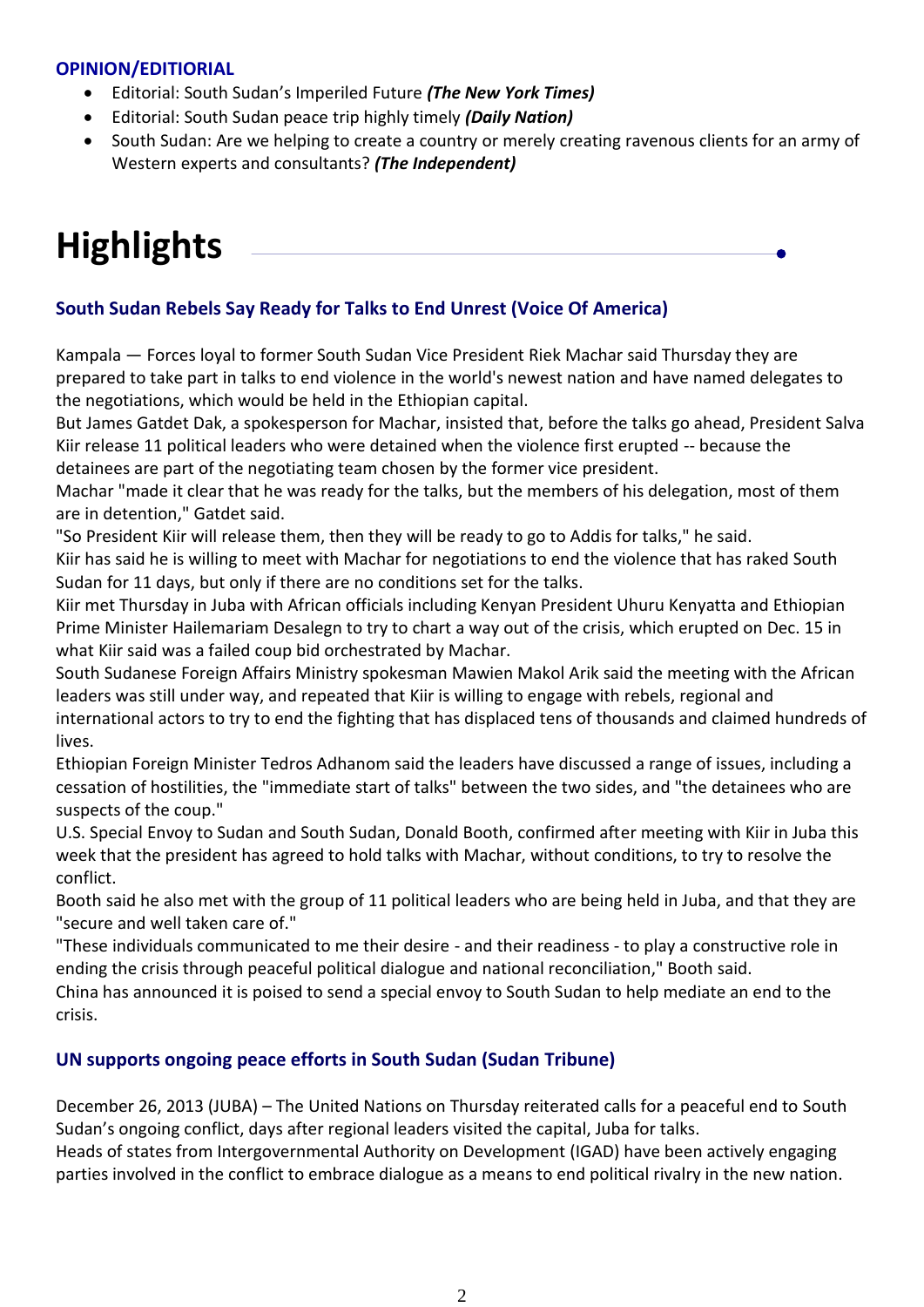South Sudan has lately been tense, after what government said was a botched coup attempt in the capital. All fingers were later pointed at former vice-president Riek Machar, who denied and claimed it was a move initiated to silence the opposition.

"The mission fully supports these intense and ongoing efforts of South Sudan's neighbours to seek a peaceful resolution to the current crisis", said Hilde Johnson, head of the UN mission in South Sudan. I have been in regular contact with President Kiir and other political leaders of South Sudan on this very critical process to bring an end to the fighting and violence that is unfolding as we speak, she added. Johnson also welcomed the Security Council resolution increasing the numbers of UN peacekeepers and police by 5,500. These were dispatched to enhance the mission's capability to protect civilians. "The scale of the crisis has challenged an already overstretched mission," she said, stressing that UN

personnel must not only protect civilians within their premises, but those generally under threat.

#### POLITICAL DETAINEES SAFE

Meanwhile, Kenya president Uhuru Kenyatta and the Ethiopian Prime Minister Hailemariam Desalegn visited the 11 senior political figures, being held in Juba for alleged involvement with the violence. The detainees, mainly ex-ministers and a former state governor, were reportedly safe, properly fed and had access to medical supplies.

Donald Booth, the United States envoy to the two Sudans said those detained called for dialogue and national reconciliation so as to end the ongoing unrest in the country.

Booth, who visited the 11 senior political officials on Monday, admitted that all of them were "secure and well taken care of".

"These individuals communicated to me their desire and their readiness to play a constructive role in ending the crisis through peaceful political dialogue and national reconciliation", the US envoy said in a statement.

"I will be following up to see how the government may utilise this constructive position", he added. South Sudan witnessed the worst violence in its post-secession era, after over 500 people were killed and over 60,000 displaced in various parts of the country when violence broke out in the capital, Juba on 15 December.

## **Brize plane rescues 183 in S Sudan (Witney Gazette )**

AN aircraft from Oxfordshire rescued 182 people from war-torn South Sudan.

The 266-tonne C-17 Globemaster aircraft left [RAF Brize Norton](http://www.witneygazette.co.uk/search/?search=RAF+Brize+Norton&topic_id=5964) last Thursday to take part in an evacuation, which was ordered after concerns about conditions in the country.

After a nine-hour flight, covering nearly 3,500 miles, the aircrew managed to land at the airport in the South Sudanese capital Juba despite a crashed airplane on the runway.

Wing Commander Stuart Lindsell said: "We practise short landings in training but getting down on a runway with a crashed aircraft taking up a large part of it would really concentrate the mind and is way outside what we would normally expect.

"I think it's fair to say that this C17 captain and his crew had one of the toughest days anyone on this squadron has had since we were stood up 12 years ago. It's not just the aircrew but the RAF regiment who provided protection on the ground.

"The movers who helped get the passengers on board, the medics and the engineers – all of them have all performed brilliantly and I'm extremely proud of them."

The aircraft picked up 182 passengers, including Britons, Commonwealth and EU citizens, who were quickly loaded before the short onward flight to Entebbe in Uganda.

## **Crisis deepens in Malakal as fighting goes street to street (Radio Tamajuz)**

Upper Nile State saw continuing clashes for a fifth straight day with heavy street-to-street fighting in the capital and a deepening humanitarian crisis.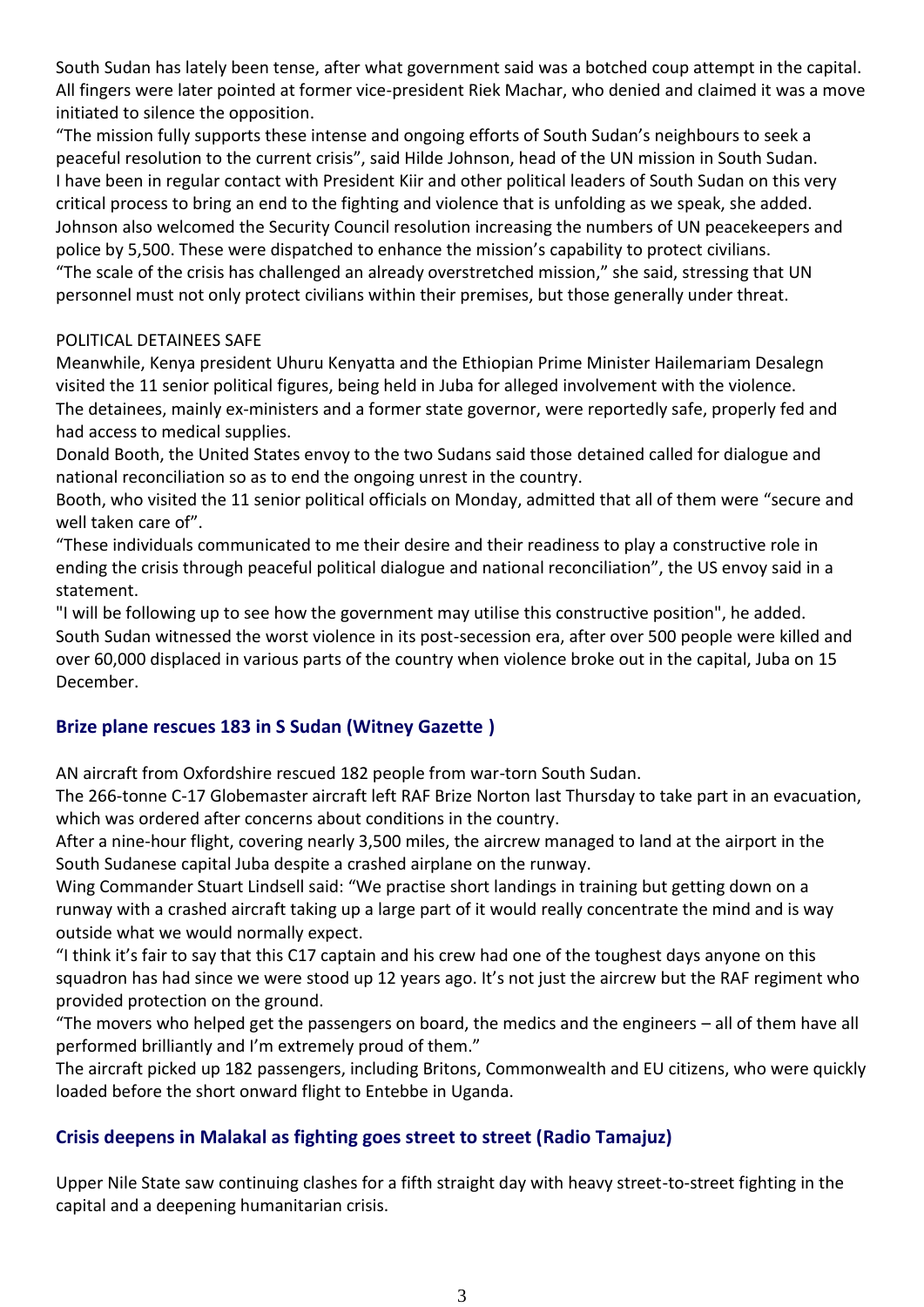South Sudan's army (SPLA) is battling mutinous elements from various organized forces. Control over the state capital is contested and other towns have fallen.

Speaking to Radio Tamazuj from Malakal, a witness said that the situation is very bad and that clashes moved into residential areas after the defectors lost the main barracks to government forces.

"The barracks is empty – the government forces are following the defectors in the residential areas after they were driven out of the barracks that they occupied for days since the fighting broke out," he explained.

A second witness and resident of the town who spent two days hiding on the floor under a bed says that in his experience the fighting was worse than clashes in 2009 or 2011. "It is the worst fight that Malakal has witnessed, many people may be killed," he said.

He said that fighting moved into residential areas when the defecting forces were driven out of the barracks area and pursued by forces loyal to the government. He noted that combatants are both uniformed and non-uniformed.

#### **Bodies in the streets**

According to the Upper Nile Relief and Rehabilitation Commission (RRC), fighting on Thursday was so heavy that bodies could not be removed from the streets. "There is no way – there is now no way because there is shooting," the director told Radio Tamazuj this afternoon.

Peter Pal Chol, RRC director in the state, said that he told his team "If the situation calms down you will go and collect the bodies, because they cannot do it now due to the shooting that is happening."

Chol called for an end to the fighting so that humanitarian workers can go out to their work. He said that his team is on standby to start working once the fighting ends in Malakal town.

He further declined to make an estimate of the number of casualties, but said he believes that casualties could be high because the fighting took place not only in the army barracks but also in areas occupied by the civil population.

#### **Looting at market**

The entire market has been looted and some shops were set on fire. Several witnesses said that the looting was carried out by retreating defectors after they were driven out from an army barracks in the town.

One eyewitness speaking to Radio Tamazuj said that he saw the mutinous forces looting and carrying goods from the market to the southern outskirts of Malakal town.

The second witness confirmed the allegation that the defected forces were looting and breaking into the shops in Malakal market.

"The attackers were driven out and they came back in the town wearing South Sudan wildlife and prison warden uniforms," said the witness.

By evening it appeared that some southern residential areas were still under control of the so-called 'Machar' forces, while loyal government forces occupied more of the northern part of the town.

SPLA spokesman Col. Philip Aguer confirmed in an interview with AFP news agency that the town was still contested: "Our forces are in the northern part of Malakal and the rebels are on the southern part. We will flush them out of Malakal."

## **Civilians flee**

About 10,000 residents of Malakal fled to the UNMISS compound. Speaking to Radio Tamazuj, a university student who was among those in the compound said that children and women are the majority.

Many more people have left the city. Majok James, a civil society activist taking refuge at Akoka about 60 kilometres north of Malakal, said that the crowd of displaced there included some government officials such as the minister of finance, minister of information and speaker of parliament.

According to the director of the state relief commission, some citizens were unable to either leave the city or to enter the UN or were denied entry. "I am outside UN compound because they didn't want to let us in," he said. Many people were trapped in areas of the city without UN protection.

The director Peter Pal Chol said that those remaining are reported to have resorted to taking drinking water from the river because of lack of access elsewhere. "We try to contact UN agencies such as WFP and UNICEF to help people but it's not possible," he said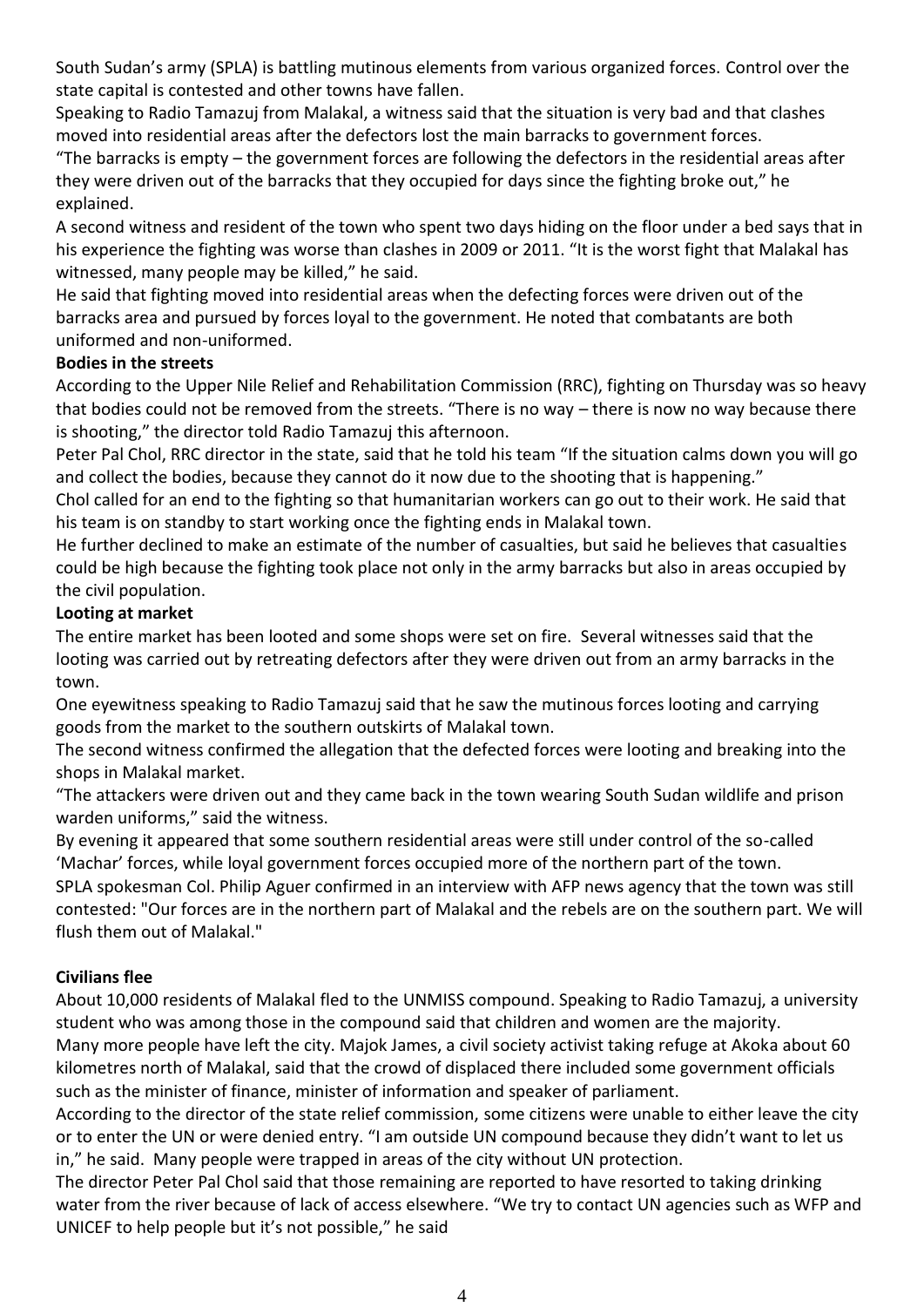#### **Sudanese president pledges to hold 2015 elections on time (Sudan Tribune)**

December 26, 2013 (KHARTOUM) - Sudanese president, Omer Al-Bashir, vowed to not postpone the general elections of 2015 saying "it will be held on time".

Speaking to the members of the ruling National Congress Party (NCP) in Gadaref, eastern Sudan on Thursday Bashir said that the elections will be held as scheduled and "will not be delayed even for one hour".

He further said the voting process will be organised on one day, and the counting of votes and declaration of result will be done in the same day with the participation of parties' delegates to ensure the transparency of the elections and avoid any fraud.

Sudan's opposition parties call to form an inclusive government and to hold a national conference with the participation of rebel groups to discuss a peaceful solution for the conflicts in Darfur region, South Kordofan, and Blue Nile states.

They also say this interim government should organise general elections once a political agreement on the constitutional matters is reached, inaugurating a new democratic regime. But the NCP rejects this proposal saying opposition parties have to prepare for the 2015 elections and rebels should sign first peace accords.

Bashir who recently removed his first vice-president Ali Osman Taha and his influential aide Nafei Ali Nafei said the ruling party would elect a new chairman soon adding this elected leader will be the NCP candidate for the presidential election of May 2015.

He said that the ministerial change was discussed by the party's leadership before the establishment of a new party by a splinter faction led by Ghazi Salah Edeen Al Attabani.

Observers in Khartoum say that the appointment of Gen. Bakri Hassan Saleh as first vice-president should be seen as an additional signal that he would be the candidate of the NCP for the next presidential election in 2015.

The president Bashir further hailed the role of the Sudanese army in the South Kordofan where the military fight a rebellion erupted since 2011 led by the Sudan People's Liberation Movement North.

## **UN: 120,000 People Displaced by S Sudan Violence (ABC News/AP)**

The United Nations says more than 120,000 people have been displaced by continuing violence in South Sudan, and about half are now sheltering at U.N. compounds.

The number of internally displaced people has been rising since fighting started on Dec. 15 in the capital, Juba, before spreading across the oil-producing East African nation.

Aid agencies now need at least \$166 million to save lives, according to the U.N., which has urged South Sudan's leaders to start talks.

Regional leaders under a bloc called IGAD are meeting Friday in the Kenyan capital of Nairobi to discuss the crisis in South Sudan. That meeting is expected to produce a roadmap for peace talks between South Sudanese President Salva Kiir and the political rival he accuses of mounting a failed coup.

## **Defected general says Unity state oil production has stopped (Sudan Tribune)**

December 26, 2013 (BENTIU) - The commander of the South Sudanese army in Unity state who defected over the weekend claimed on Thursday that oil-production from fields in his state had to be halted due to lack of staff remaining at the oil fields.

James Koang Chuol, who took control of the army's fourth division in Unity state on Saturday, toldSudan Tribune that he had not ordered the shutdown. The decision, he said, was taken by oil technicians who were evacuated from the area on 25 December.

The UN says that over 1,000 are believed to have been killed in the fighting. Last week 16 oil workers were killed by their colleagues in a revenge attack for the alleged ethnic targetting of people in the capital Juba.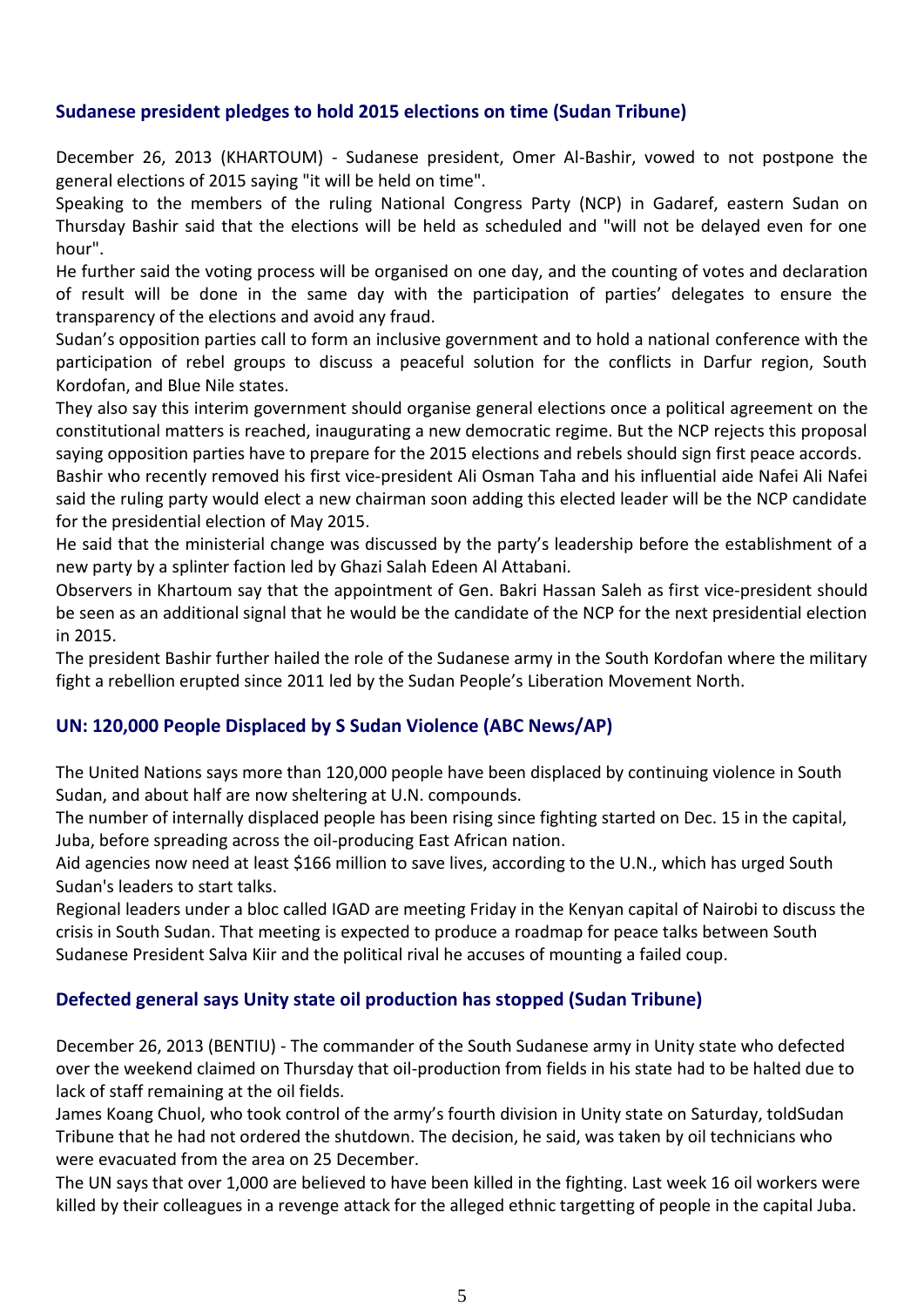"We are not the one to stop the oil", said Koang, adding that the oil belonged to the South Sudanese people.

South Sudan's former vice-president, Riek Machar, who is leading the rebellions in Unity, Jonglei and Upper Nile states, said on 23 December that forces under his command will divert oil revenues accrued from the country's oil wells.

Machar denies plotting to overthrow president Kiir but says he was forced to flee Juba in the aftermath of fighting between members of the presidential guards. He told Sudan Tribune that he intended to stop oil revenue remittances reaching the government in Juba.

"There is no administration in the country so the oil money cannot be taken by one side, we are not longer in the side of Kiir we have already decide break away from his administration so it is right that and good enough for Machar to say that the oil money to go to International community until we sought our problem", commander Koang said.

Koang, who declared himself Unity state's new governor on Saturday said the conflict in South Sudan was not about money. The reason for the defection of the army in Unity state, where most of the population is from the Nuer ethnic group, was anger at reports of mass killings of civilians from their community in Juba. Since the reports of Nuer being targetted in the capital revenge attacks have taken place against Dinka civilians in other parts of South Sudan. Two peacekeepers were killed with around 20 Dinka civilians in an attack on the UN base in Akobo, in the far east of Jonglei state last week.

Another Nuer General, Peter Gadet Yaak, defected on 18 December, taking control of Jonglei's capital Bor for several days until it was reclaimed by government forces 24 December

Machar has also claimed to be in control of Upper Nile state, South Sudan's second largest oil-producer. Fierce fighting has been reported in Malakal with both sides claiming to be in control of the state capital.

# **Awerial IDPs' Situation Worsens: Official (Gurtong)**

**RUMBEK, 27 December 2013 (Gurtong) –** South Sudan Relief Rehabilitation Commission (SSRRC) in Lakes state called upon central government and humanitarian organization to quickly respond to assist the IDP in Guol-yar of Awerial County.

Philip Kot Job on Thursday said that "situation is very critical and urgent assist to IDP is needed." Kot explained that the people who have been displaced from Bor, by that fight between the government forces and the rebel forces have crossed the river in big numbers.

"These people most of them are women and children. These people are now just under the trees, they have no shelters. And they are drinking water direct from the river which is contaminated," he said. However, the South Sudan Red Cross reported that 26 children had died among the people who have fled fighting in Bor and across into Lakes state since last weekend.

The Red Cross branch director, David Gai Deer said IDPs need shelters, water, and food drug and sanitation hygiene.

Deer say that "seven children drowned on Tuesday night after falling into the river during an attempted crossing from Bor to Guol-yar, a village within Awerial County of Lakes state."

"They don't have shelter because they run away with no even item along with them," he says. "So they have really nothing. So they are facing shelter problem, food problem and medicine and this the really priorities." He said there are about 31,564 IDPs stationed in Guol-yar and more are still coming from Bor daily by boats. There are at least 90,000 people who have been displaced in the past days'.

## **Hospital Seeks Medicines For Injured Soldiers (Sudan Tribune)**

**RUMBEK, 26 December 2013 (Gurtong) -** The 50 soldiers sustained gunshot wounds as they were deployed in Unity state in Division four where their commander, James Koang Chuol, decided to desert from the SPLA and joined anti-government forces loyal to Dr Riek Machar Teny.

Paul Dhel Gum, Minister of Health in Warrap State government said that "Twic county hospital received 30 wounded soldiers and they are admitted in hospital there – there are 20 other refer state headquarters at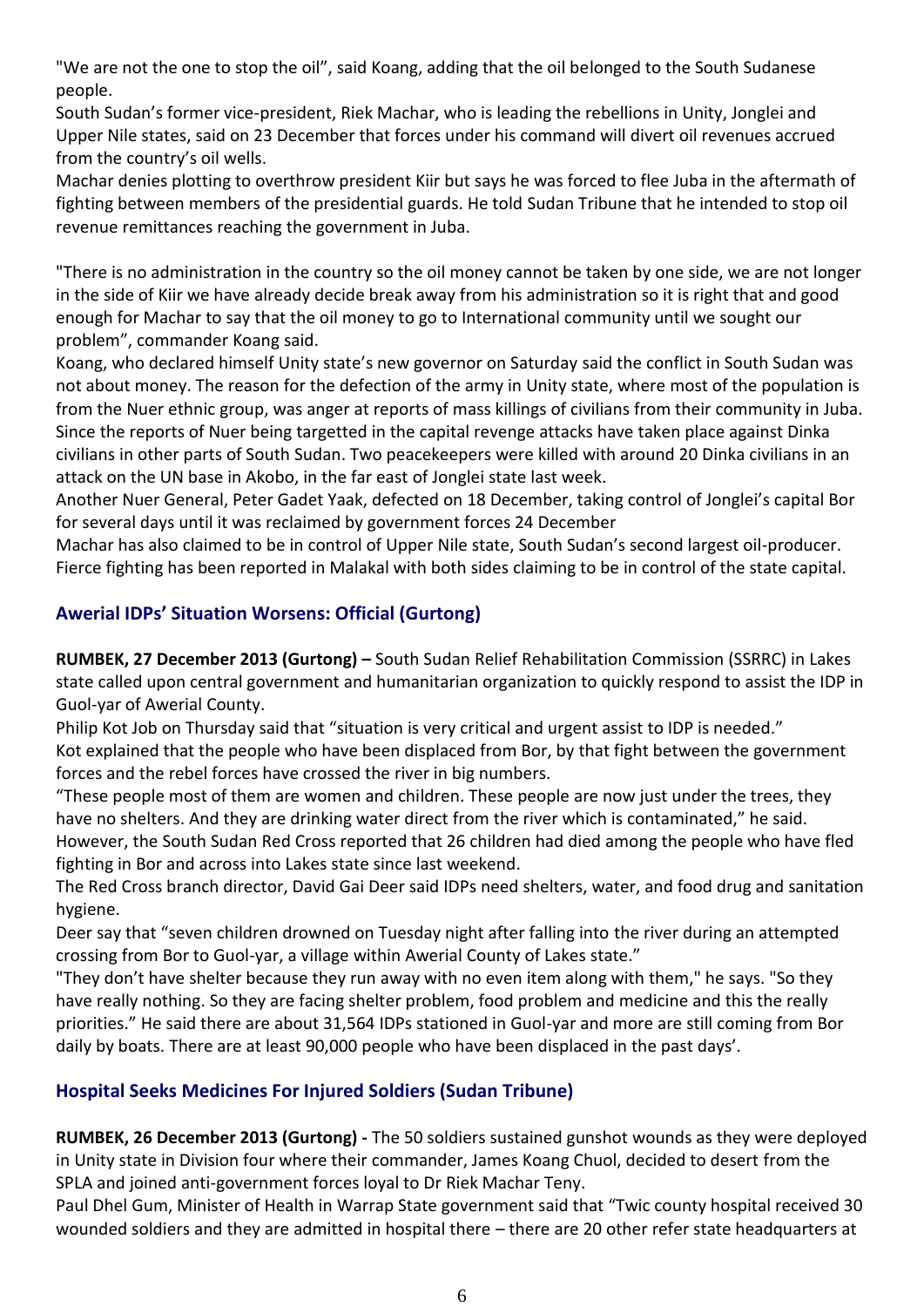Kuacjok hospital undergoing treatment from gunshot wounds. All those 50 soldiers were from SPLA deployed in division four but they were being targeted by their commander by disarming them and they were followed and later a gunfire were being opened on them – they escaped death and more wounded started arriving Twic on December 24 till date 26."

Dhel said that there were no civilians being brought to their two separate hospitals in Twic neither in Kuacjok state referral hospital as part of South Sudan unrest power political wrangling in the country. Dhel said that "we are still expecting the arrival of more soldiers from the border of unity state. I am requesting our national ministry of health to support our state hospital with antibiotics and fluid injections to rescue the situation which seems to likely increase due the bad security situation in unity state." He also added that the national government must treat their request as an urgent matter to save lives of gallant soldiers who sacrificed their lives in defending

the sovereignty of the nation.

The Minister blamed international media for having misinterpreted the South Sudan "political power struggling within a party" by turning it as "a ethnic violence" in their reporting style.

"Our state is very peaceful - we try to protect all Nuer civilians who are serving under various section within our state – we believe as Warrap State government, South Sudan is not ready for any violence neither politically or socially - we need peace

and we are one citizen serving this nation – we are being define by world and international communities as South Sudanese and not as Nuer or Dinka," Dhel said.

#### **REGIONAL**

## **African leaders seek peace talks in South Sudan (Khaleej Times)**

African leaders tried on Thursday to advance peace talks between South Sudan's president and political rivals he accuses of attempting a coup to topple the government of the world's newest country. As fighting persisted in parts of South Sudan's oil-producing region, Kenyan President Uhuru Kenyatta and Ethiopian Prime Minister Hailemariam Desalegn had "a constructive dialogue" with South Sudanese President Salva Kiir, according to Kiir's foreign minister. But the fugitive former deputy president who now leads renegade troops was not represented, and no political breakthrough emerged.

The next round of meetings will be held in the Kenyan capital of Nairobi, where regional leaders under a bloc known as IGAD are to meet Friday to discuss a report from Thursday's meeting, South Sudanese Foreign Minister Barnaba Marial Benjamin said.

Kiir agreed "in principle" to stop hostilities and to negotiate with former Vice President Riek Machar, who is expected to be formally invited by IGAD to attend upcoming peace talks, said Benjamin, who offered no details.

It was not possible to reach Machar, as his known phone numbers were switched off.

Government troops are trying to retake control of Bentiu, the capital of Unity state, from forces loyal to Machar. Fighting was also reported in Malakal, capital of Upper Nile state. Upper Nile and Unity comprise the country's key oil-producing region, raising concerns that unrest there could cut off the economic lifeblood of the young nation, which gets nearly its entire government budget from oil.

Citing more progress against rebels on the battlefield, South Sudan's minister of information told reporters that national forces on Thursday regained "full control" of Malakal. Michael Makuei Lueth said "criminal elements" had been looting the town, but the army now had it under control.

Military spokesman Col. Philip Aguer said government troops were "preparing to retake Bentiu as soon as possible."

The government said its forces retook Bor, the capital of Jonglei state, earlier this week, but Hilde Johnson, head of the UN mission in South Sudan, said there was still fighting in the city on Thursday.

The fighting has provoked fears of a civil war in the country that peacefully broke away from Sudan in 2011 following a 2005 peace deal.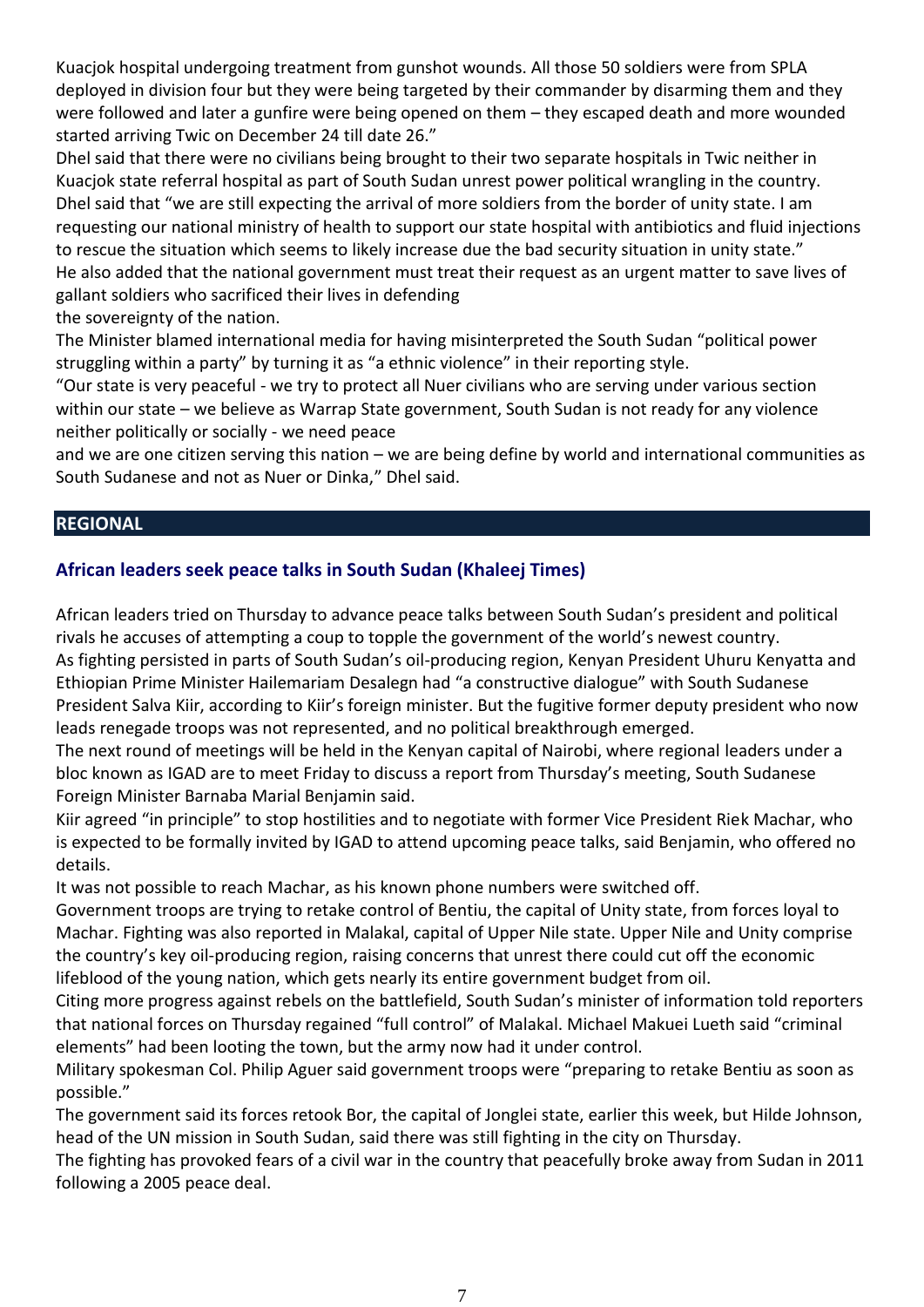"The nation painstakingly built over decades of conflict and strife is at stake," Johnson told reporters at UN headquarters in New York by videoconference from Juba. "I therefore call on the political leaders of South Sudan to order their forces to lay down their arms and to give peace a chance, and to do so urgently." The United States, Norway and Ethiopia are leading efforts to open peace talks between Kiir and his political rivals. Kiir said in a Christmas address that he is willing to "dialogue" with all his opponents. The United Nations is investigating reports of mass killings since violence began spreading after a Dec. 15 fight among the presidential guards that pitted soldiers from Kiir's Dinka ethnic group against those from the Nuer ethnic group of Machar.

"It's very important to underline this is a political struggle," Johnson said, stressing that there is "multiethnic representation on both sides."

The United Nations estimates "well over a thousand killed" in the 11 days of fighting, Johnson said. Although the capital, Juba, is now calm, fighting appears to be expanding, stretching the limits of humanitarian workers and aid agencies. The UN humanitarian office said aid agencies need \$166 million to save lives amid the continuing violence.

The money will be used to provide water, sanitation, shelter, food and health care, plus protection for vulnerable people, the office said in a statement.

Some 58,000 people have taken refuge in and around UN bases in South Sudan, and more than 92,000 have fled their homes as a result of fighting, according to the UN.

The UN Security Council last week voted unanimously to beef up its peacekeeping force in South Sudan from about 8,000 troops and police to nearly 14,000 and send attack helicopters and other equipment. Johnson said she expects some military reinforcements and equipment to start arriving in 48 hours to help protect civilians seeking refuge at UN bases.

Before the 2005 peace agreement, the region that is now South Sudan fought decades of war with Sudan. One of the world's least developed countries; it still has pockets of rebel resistance and sees cyclical, tribal clashes that result in hundreds of deaths.

# **South Sudan Mediation Talks Begin Without Machar Rebels (DW)**

South Sudanese President Salva Kiir has begun crisis talks with fellow African leaders aimed averting a possible civil war. China, which has significant oil interests in the country, has also said it will send an envoy.

Kenyan President Uhuru Kenyatta and Ethiopian Prime Minister Hailemariam Desalegn were in the South Sudanese capital Juba on Thursday to attempt to mediate in the conflict.

Hundreds of people have been killed since last week, when a growing power struggle between President Kiir and his former vice president, Riek Machar, turned violent.

Fighting between troops loyal to either side became particularly intense in the Central Equatoria, Unity and Jonglei states, with hundreds of people killed and tens of thousands displaced.

"There are now people who are targeting others because of their tribal affiliation," Kiir said in a Christmas message. Kiir and Machar men are from different ethnic groups, which has exacerbated tensions.

#### **Mass graves in capital**

UN human rights chief Navi Pillay said a mass grave had been found in rebel-held Bentiu. She also cited reports of at least two more such graves in Juba.

Kiir, an ethnic Dinka - the largest group in South Sudan - has said he is willing to negotiate and enter talks unconditionally.

Machar - ethnically Nuer - who is in hiding, is demanding that Kiir step down, accusing him of being dictatorial. But he has also expressed an interest in talks, calling for any negotiations to be held in the Ethiopian capital Addis Ababa.

South Sudanese Information Minister Michael Makuei Leuth said the government has not yet established formal contact with Machar. "For us, we are not talking with him," Leuth said.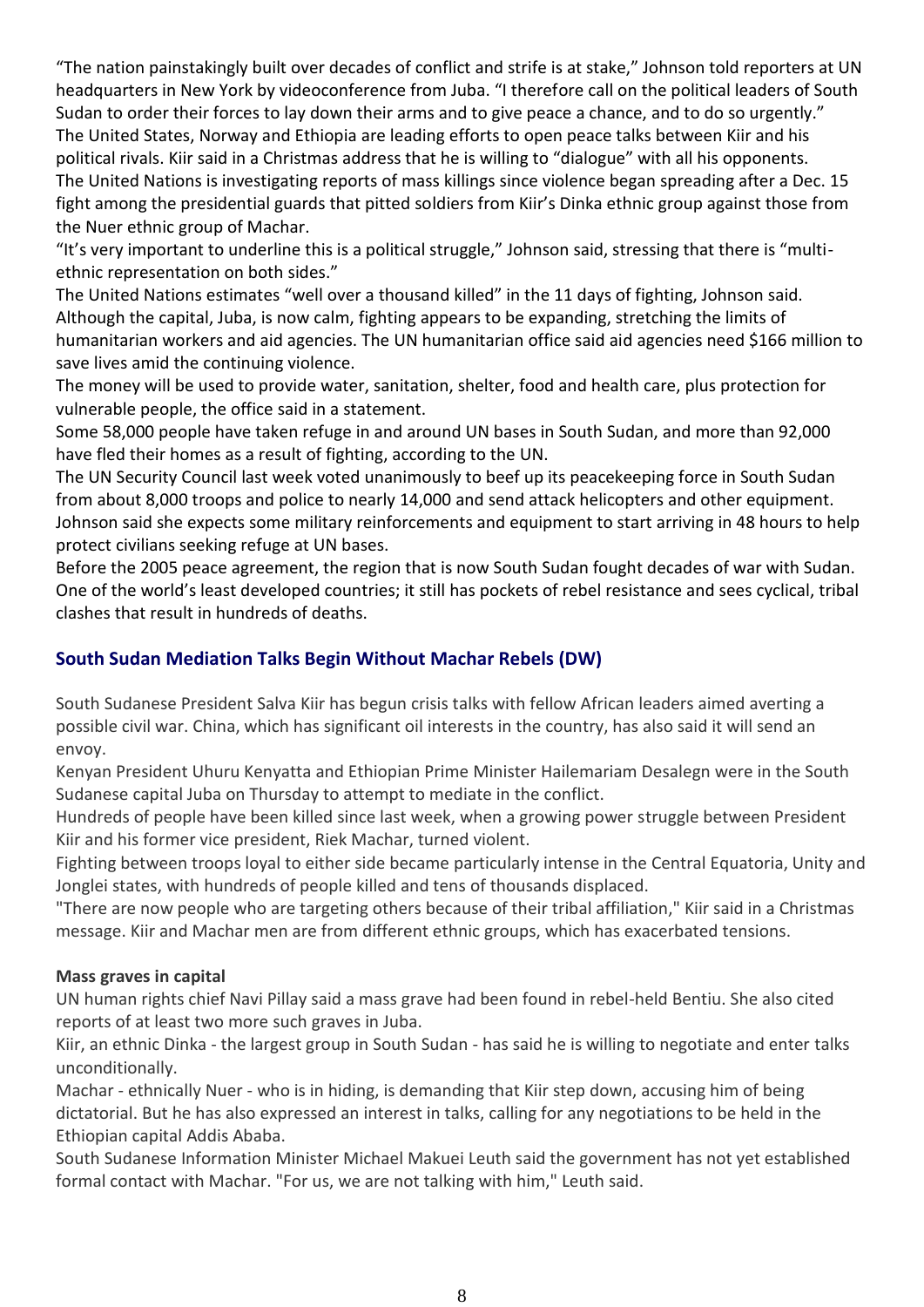Machar has submitted a list of potential delegates, including the former Sudan People's Liberation Movement secretary general Pagan Amum Okiech. Other senior party leaders from the movement, currently imprisoned in Juba, are also on the list.

# **S'Sudan crisis: East Africa leaders hold emergency talks (Punch)**

East Africa's leaders are to meet in Kenya to discuss growing violence in South Sudan, where more than 1,000 people are believed to have died.

The talks come a day after South Sudan's President Salva Kiir met the prime ministers of Kenya and Ethiopia.

Meanwhile, the UN said the first peacekeeping reinforcements were expected to arrive in 48 hours. Violence erupted 12 days ago between forces loyal to Mr Kiir and those backing his ex-deputy Riek Machar. More than 50,000 civilians have sought refuge at UN compounds in South Sudan.

East African regional leaders from the eight-member bloc, known as Igad, will meet in Kenya's capital Nairobi to follow up on issues raised during Thursday's talks with President Kiir in South Sudan's capital Juba.

The talks were described by Ethiopia as "very constructive and very candid".

However, South Sudan Information Minister Makuei Lueth told the Associated Press news agency that no contact with Mr Machar had yet been established.

The head of the UN mission in South Sudan, Hilde Johnson, earlier urgently called on the country's political leaders "to give peace a chance".

"The nation that [was] painstakingly built over decades of conflict and strife is at stake," she said, speaking via a video link from Juba.

Ms Johnson said "well over 1,000″ people had been killed since the start of the violence on 15 December and the casualty figures were likely to rise. She said she expected some UN military reinforcements and critically needed equipment within 48 hours. This came after the UN Security Council voted to almost double the number of peacekeepers to 12,500 in the world's newest state.

Ms Johnson said there had been heavy fighting in Malakal and Bor, while the town of Bentiu had become calmer. The Bishop of Malakal, Hilary Garang, said the situation in the main town in Upper Nile state was one of lawlessness.

"There is no government functioning, there is no light, there is no water and people are fleeing, are going away. The town is divided in two," he told the BBC's Newshour programme.

"The two sides are taking positions and fighting can erupt any time they choose.

The fighting is also affecting oil production, which accounts for 98% of government revenue.

"Some oil wells are in the hands of rebel soldiers loyal to… Machar and we fear they may cause damage to the facilities and the environment," Petroleum Minister Stephen Dhieu Dau told Reuters news agency. He said the Thar Jath oil field in Unity state had been captured by the rebels.

Ms Johnson said there had been internal tension within the governing Sudan People's Liberation Movement before the outbreak of violence. But, she said, no-one had expected "the unravelling of [South Sudan's] stability so quickly".

She insisted that while the rival leaders came from different ethnic groups – Mr Kiir is a Dinka and Mr Machar is from the Nuer tribe – the conflict was political.

The violence first erupted after a meeting of the SPLM's high council, when President Kiir accused the former vice-president, who had been sacked in July, of plotting a coup.

Mr Machar denied any involvement and said the accusations were an attempt by Mr Kiir to get rid of his political rivals. The fighting quickly spread to half of Sudan's 10 states.

South Sudan has struggled to achieve a stable government since becoming independent from Sudan in 2011.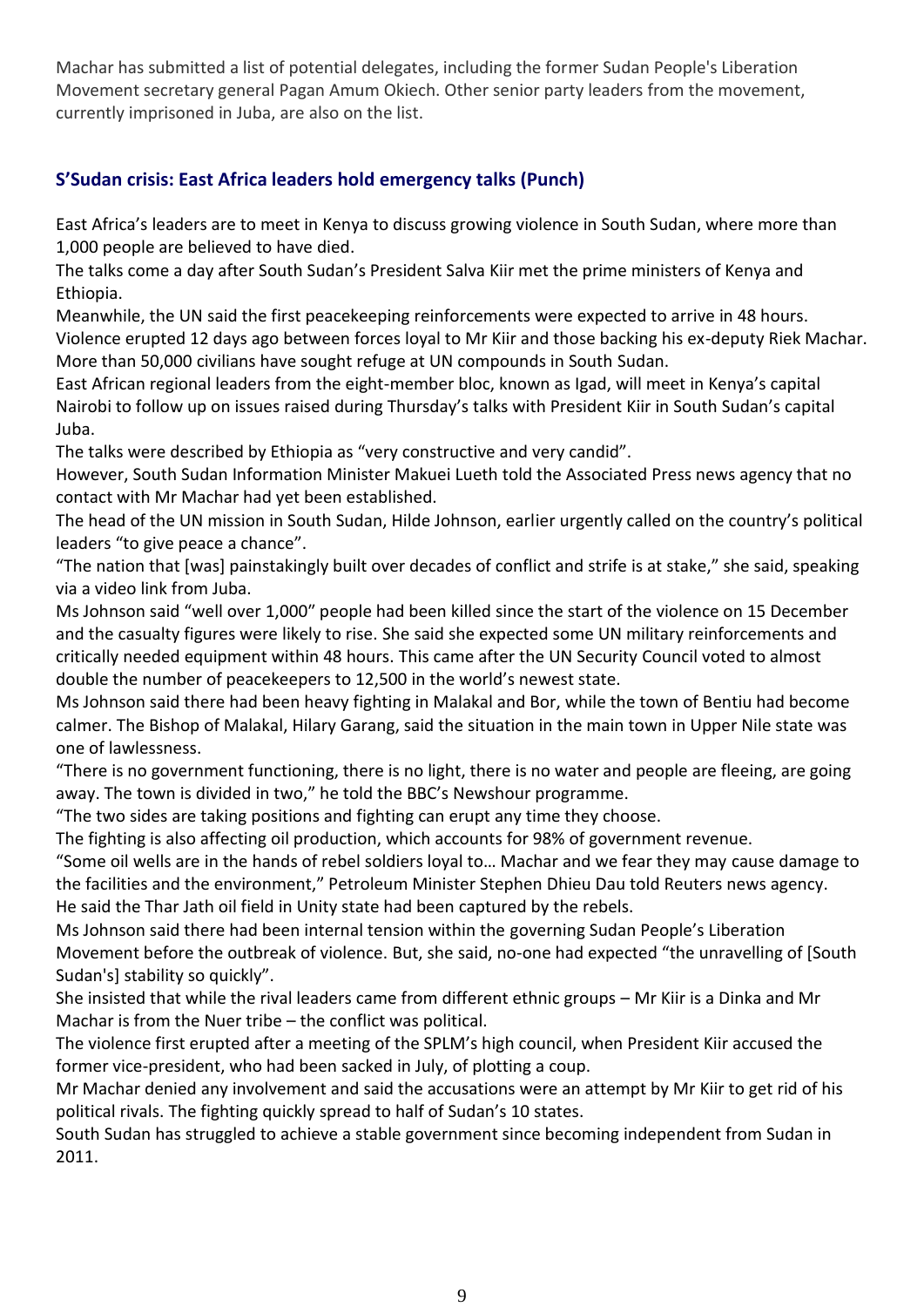## **IGAD leaders in Nairobi for South Sudan talks (Capital FM, Kenya)**

NAIROBI, Kenya, Dec 27 – Intergovernmental Authority on Development (IGAD) member states were on Friday morning expected to meet for an extraordinary session to discuss the situation in South Sudan and Somalia.

Heads of State from Djibouti, Ethiopia, Somalia, South Sudan, Sudan and Somalia were to converge at State House Nairobi at 11am to discuss the security situation in the two countries.

"The communiqué should be expected much later," the IGAD Secretariat Communications and Media Advisor Brazille Musumba communicated.

On Thursday President Uhuru Kenyatta who is the East African Community Chairman held talks with South Sudan's President Salva Kiir in the company of the African Union Chairperson Hailemariam Desalegn. It is unclear what the outcome of Thursday's peace talks were but the Kenyan Ministry of Foreign Affairs did say they were also looking to open communication lines with rebel leader Riek Machar.

"We are trying to talk to Riek Machar. Very few people in the world have managed to talk to him. But we have an envoy from the Ministry of Foreign Affairs and we are trying," the Foreign Affairs Principal Secretary Karanja Kibicho said on Thursday as he received 236 Kenyans evacuated from the conflict zone By getting Machar to the negotiating table the Kenyan government hopes to ensure the safety of 1,200 Kenyans who are trapped in the rebel controlled region of Bor.

So far over 1,000 Kenyans have been evacuated by plane from South Sudan with charter planes being used within the two-year-old nation to transport Kenyans to Juba for their flight back home.

"I was working in a hotel in Bentiu on Sunday when they (she's not clear which faction) came in shooting. I was lucky I just got shot. The Eritrean women I was working with were raped," one of the returnees, Emily Wasike, recounted on Thursday.

Kenya Airways is expected to continue the evacuation exercise as more Kenyans make their way to the Kenyan embassy and the United Nations compound in Juba.

"We think the evacuation efforts will go on for a while because we understand that the numbers in Juba are continuing to increase and we are here to support the initiative for as long as it takes," Kenya Airways Chief Finance Officer Alex Mbugua pledged on Thursday.

And as the evacuation exercise continues the Kenyan government continues to transport food and medical supplies to South Sudan with 55,000 tonnes transported so far.

## **Leaders seek to end Juba war (Daily Nation)**

Regional leaders Thursday stepped up efforts to broker a peace deal in the violence-striken South Sudan. President Kenyatta and Ethiopia's Prime Minister Hailemariam Desalegn held talks with President Salva Kiir, in the latest bid to stop the political crisis that has led to the deaths, injuries and displacement of many.

President Kenyatta urged the South Sudanese leadership to initiate dialogue that would end the political crisis.

"We in Kenya and the region are concerned about the loss of lives and resultant humanitarian crisis and would like to see the government taking the initiative to end hostilities," he said.

President Kenyatta, who is the chairman of East African Community, spoke during a three-hour crisis meeting with the council of ministers of South Sudan at State House, Juba.

The President regretted that the crisis, which started as a party dispute, had been portrayed as ethnic cleansing by the media, NGOs and others.

"We should strive to correct that negative impression," he said.

#### **Good progress**

Ethiopian Foreign Minister Tedros Ghebreyesus said "good progress" was made in the talks.

He told the AFP news agency that among issues discussed was the possible release of the 11 senior figures allied to former Vice President Riek Machar, who were arrested in the wake of the violence.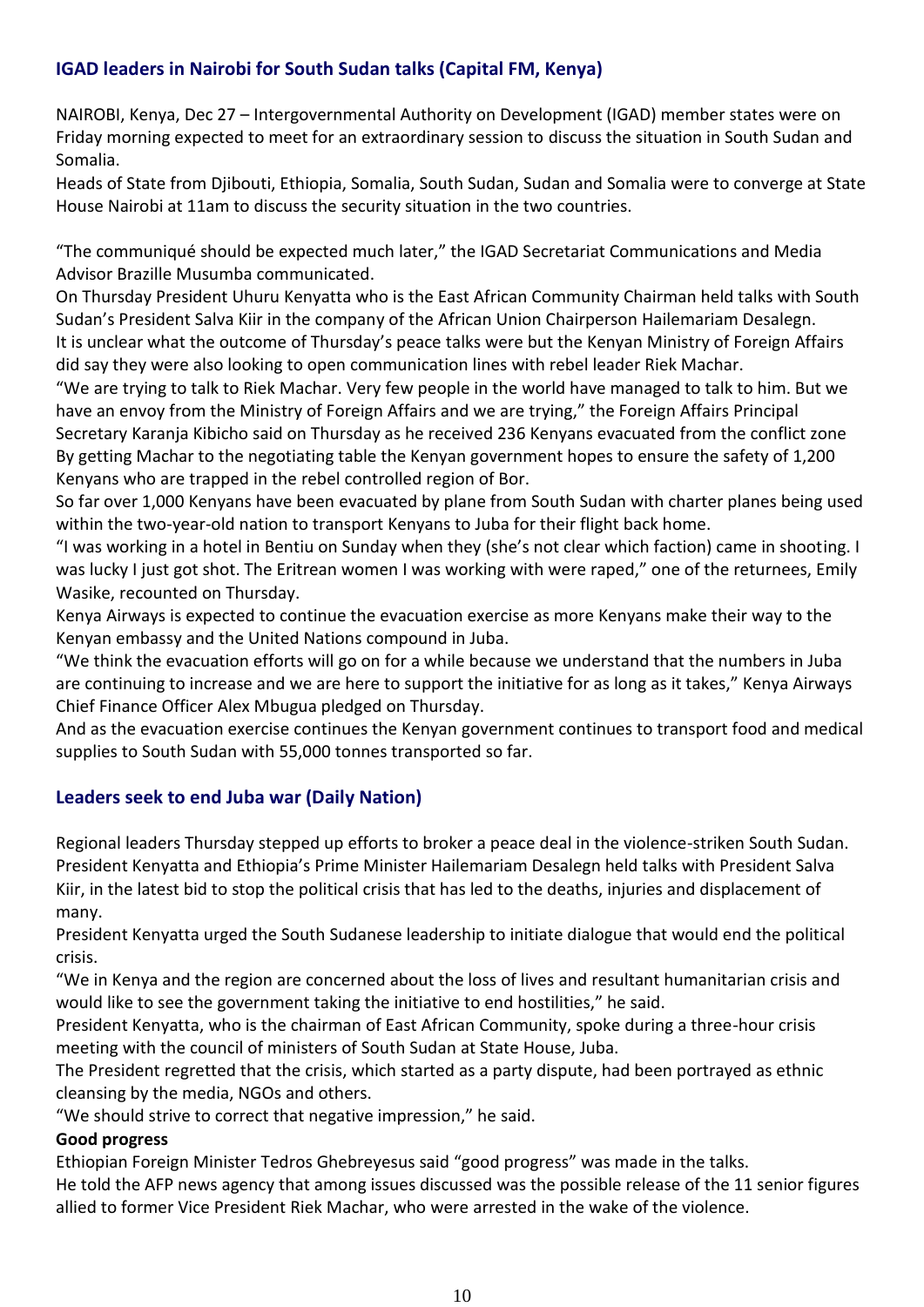"The release of the detainees is part of what we discussed. The release of the detainees could be part of the solution," he said.

Kenya is Friday expected to host a special Inter Governmental Authority on Development (Igad) summit to discuss the violence.

The new development cams as more than 250 Kenyans were evacuated from Juba. Two planes carrying the evacuees landed at Jomo Kenyatta airport and the victims were received by Foreign Affairs principal secretary Dr Karanja Kibicho and his Devolution counterpart John Konchela.

Dr Kibicho said 1,200 Kenyans were still awaiting evacuation and some were in remote areas.

Yesterday, the ministry of Foreign Affairs said it was collecting information on Kenyans in South Sudan who needed assistance.

The data, according to a statement, would be used to "enhance planning and execution of evacuation plans."

Those with relatives or friends in the violence-stricken country are required to send an SMS to +254 717865554 with the details of the person in South Sudan requiring assistance. This includes name, their location, number of Kenyans there, the security situation and the nearest access point.

## **Sudanese refugees in S. Sudan facing difficult humanitarian situation: SPLM-N (Sudan Tribune)**

December 26,2013 (KHARTOUM) - Sudanese refugees in South Sudan near the border areas between the two countries are facing difficult humanitarian conditions as result of the ongoing crisis in South Sudan, said the Sudan People's Liberation Movement North (SPLM-N).

SPLM-N secretary-general, Yasir Arman, said in a statement issued on Thursday that the workers of UN agencies and humanitarian groups left the Sudanese refugees residing camps near the border after the start of fighting between South Sudanese army and troops loyal to the former vice-president Riek Machar in different parts of the country.

"They are facing difficult choices of either staying without humanitarian assistance, especially the new arrivals among them, or going back to the war zone to join around 1 million internally displaced in the Nuba Mountains and Blue Nile", Arman said.

The rebel leader further called on the African Union and the United Nations to pay attention to the deteriorating situation in the refugee camps as thousands of South Sudanese sought refuge in UN bases and others fled their homes and villages following the eruption of fighting in the country.

"The situation of more than a quarter of a million of (Sudanese) refugees and around a million internally displaced in the two areas is very critical", he emphasised.

Thousands of Sudanese are now living in refugees camps in the border areas between the two countries since the start of the conflict between the Sudanese army and the SPLA-N fighters in June 2011.

The AU Peace and Security Council and UN Security Council at different times demanded Khartoum to allow humanitarian access to the civilians in the rebel controlled areas in South Kordofan and Blue Nile but the Sudanese officials say such measure can be implemented after political agreement with the rebels.

Arman who also leads the rebel negotiating team reiterated the SPLM-N readiness for talks with the Sudanese government to reach a humanitarian cessation of hostilities agreement, saying it is more than ever needed to save Sudanese and South Sudanese affected civilians.

Sudanese government and SPLM-N delegations were expected to meet earlier this December but the death of the former South African leader Nelson Mandela led postpone the meeting.

However the two parties still diverge on the agenda of the talks as Khartoum proposes to negotiate only a settlement of the conflict in Blue Nile and south Kordofan while the SPLM-N demands to hold a comprehensive process on the two states and Darfur region.

## **South Sudan evacuation to cost Kenya Sh260 million (Standard Digital)**

South Sudan: The Government may spend as much as Sh260 million to evacuate Kenyans living in South Sudan and provide them with humanitarian relief. President Uhuru Kenyatta arrived in South Sudan's capital Juba yesterday morning for a one-day official visit to assess the extent of the turmoil that has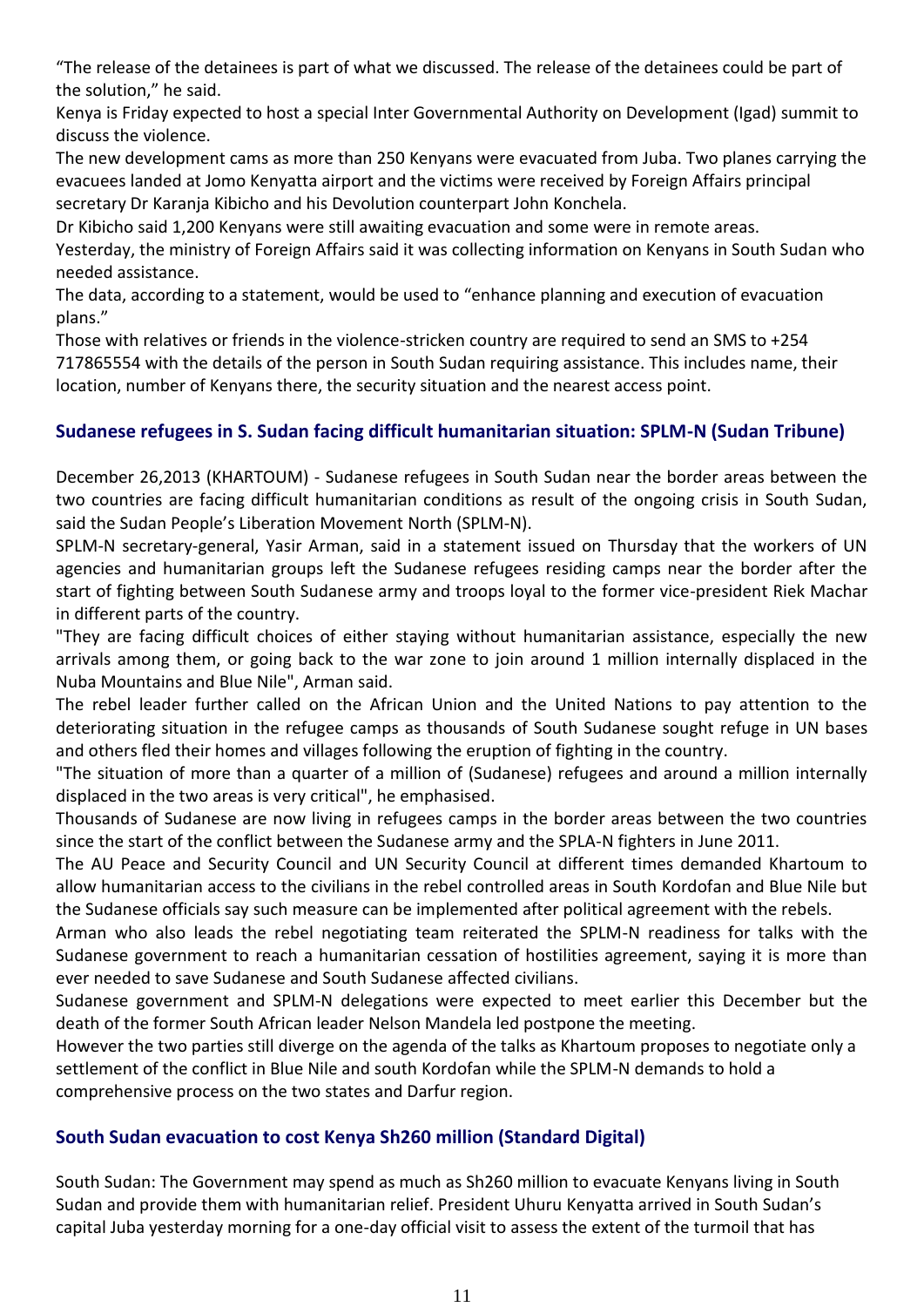engulfed Africa's new state. Uhuru is expected to lead a fresh round of diplomatic talks with South Sudan's President Salva Kiir together with Ethiopia's Prime Minister Hailemariam Dessalegn. Evacuations continue today from the oil-rich nation as the Government admitted it does not know how many Kenyans live in South Sudan, a country that has been rocked by violence for the 12th consecutive day. "This is a very costly affair. Evacuations alone through chartered planes and buses or through other government resources are expected to hit the Sh100 million mark any time now," explained Karanja Kibicho, Foreign Affairs Principal Secretary. Dr Kibicho was speaking at the Jomo Kenyatta International Airport (JKIA) as he led a Government delegation to welcome 232 Kenyans flown home via two Kenya Airways planes. "To charter one plane the size of the ones we are seeing today is costing us \$32,000 (Sh2.7 million), and given the fact that more trips are being made by road and air, the costs could even go up," he explained. Devolution PS John Konchellah further added that more costs were going towards logistics and humanitarian expenses towards Kenyans living in South Sudan. "As at today, we shall have airlifted 55,000 tonnes of food to Kenyans in South Sudan affected by the turmoil, and more will be needed. The cost is expected to go to sh169 million," said Konchellah. Heavy fighting broke out in the country on December 15 when rival factions of South Sudan's army clashed in several parts of the capital. The chaos was reportedly sparked by a disagreement at a meeting on that date for the Sudan People's Liberation Movement (SPLM) over post of the deputy ruling party leader. [\(Read More\)](http://www.standardmedia.co.ke/?articleID=2000100878&story_title=south-sudan-evacuation-to-cost-kenya-sh260-million)

#### **INTERNATIONAL**

#### **More Norwegian emergency aid to South Sudan (The Norway Post)**

The Norwegian Government is granting an additional NOK 50 million in emergency aid to South Sudan, in response to a UN appeal for immediate help to handle the growing humanitarian crisis in the country.

The humanitarian situation in South Sudan is worsening as a result of the increasing fighting across the country. We will follow the situation closely and consider further contributins, says Norwegian Foreign Minister Børge Brende. Earlier this month, Norway already paid NOK 35 million in additional support to the International Red Cross, the World Food Program and the Refugee Council. These funds are now being used in the relief wortk in South Sudan.

Norway also provides aid through funds already allocated for the UN Emergency Releif Fund (CERF).

## **Oil prices mixed ahead of US report (Business Times/AFP)**

SINGAPORE: Oil prices were mixed in Asian trade Friday as dealers looked ahead to a US stockpiles report expected to indicate bullish demand in the world's top crude consumer, analysts said.

New York's main contract, West Texas Intermediate for February delivery, was up six cents at US\$99.61 in afternoon trade while Brent North Sea crude for February eased 24 cents to US\$111.74. Despite crude coming under pressure in Asian trading hours, Ric Spooner, chief market analyst at CMC Markets in Sydney, said prices retained support as traders anticipated the US report would show a significant fall in petroleum supplies. Traders are "positioning themselves for the possibility of some good inventory figures", Spooner told AFP.

The report from the US Department of Energy is usually released on Wednesdays, but it has been delayed until Friday due to the Christmas holidays.

Analysts expect a decline in US supplies of 2.2 million barrels, according to a survey by the Wall Street Journal. This would mean a fourth consecutive drop after a 10-week run of rises that added 35 million barrels to total stockpiles.

A dip in US stockpiles indicates strong demand in the world's biggest economy and oil consuming nation, propping up prices. Investors are also keeping an eye on developments in oil producer South Sudan, where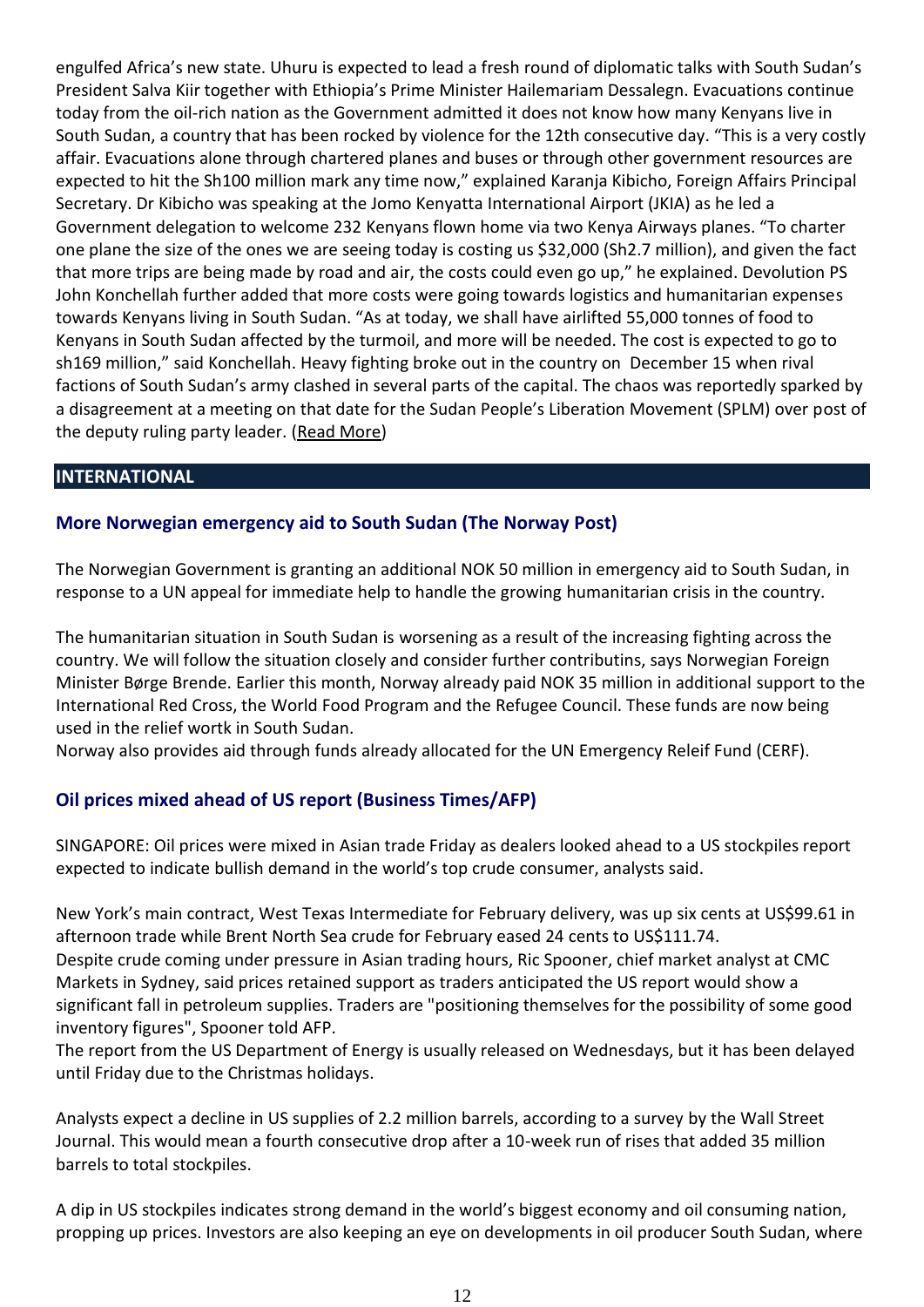output has been threatened following a wave of deadly ethnic violence. The United Nations said Thursday it was speeding up reinforcements to its peacekeeping force in the African state amid ferocious fighting in its oil-producing north.

Analysts say the fledgling producer usually exports about 220,000 barrels a day to Japan, Malaysia and China

#### **Insurance companies up premiums for South Sudan flights (Global Travel Industry News)**

#### BY PROF. DR. WOLFGANG H. THOME, DEC 27, 2013

Airline personnel still remaining on site at Juba's International Airport are lamenting the low passenger numbers presently arriving on flights, but also acknowledge that in spite of Juba being by and large calm, the country overall may presently not be on the bucket list of travelers and that few of the South Sudanese who sought refuge abroad in the immediate aftermath of the start of the fighting are simply not coming back at this time.

Kenya Airways, which operated government evacuation flights yesterday, while President Kenyatta was in Juba for multilateral talks with the regime, has suspended commercial flights until at least December 31. Other airlines flying from Nairobi, Entebbe, and Addis Ababa presently are continuing their flights, as is Fly Dubai which operates 4 flights a week at present. All of them, according to a source, are in constant contact with their station managers in Juba to get first-hand information before a flight is then allowed to take off for Juba.

While flights out of Juba are now regularly full, inbound load factors have plummeted, making routes commercially hard to sustain in the long term while at the same time insurance companies are demanding higher premiums for flights to the South Sudan, which is now categorized as a war zone

Most countries with diplomatic offices in South Sudan have either already evacuated their nationals or continue to do so, especially those countries like Kenya and Uganda with thousands of their citizens stuck. Kenya's interior ministry in fact made history yesterday when establishing communication channels via Twitter and Facebook, besides providing conventional phone hotlines, to get as much information about Kenyans being unable so far to leave the country and return home. Information from Nairobi suggests that the Kenyan government will continue to offer assistance to leave the country once people have reached either the main airport in Juba or other airfields considered safe for evacuation flights.

While some sort of agreement was reached in talks between neighboring countries and the two opposing sides in South Sudan, meetings – due to be hosted by the Ethiopian government in Addis Ababa, are not expected to go underway just yet as several delegation members for the talks nominated are reportedly being held by the regime in Juba which has refused to let them go free.

Meanwhile have prices for commodities, if available that is, risen in Juba as supplies normally coming in by road from Uganda are slow in making their way into South Sudan over fears of the potential loss of cargos, damage to vehicles and risk for the drivers and turn boys. A large number of trucks are waiting on the Ugandan side of the border to Nimule, either hoping for military escorts or else until sit it out until the situation has calmed down sufficiently and their security can be assured. Not a Merry Christmas for sure it was in Juba and across the neither South Sudan nor will it be a Happy New Year either on Tuesday next week at midnight for many of that country's beleaguered citizens.

## **South Sudan Violence Hits Oil Industry (VOA)**

Bentiu — Days of clashes in South Sudan have hit the country's largest source of revenue as oil production was halted in Unity state after foreign workers fled the oil fields over fears of more fighting in the region. "Unfortunately, the workers have closed the oil. Nobody closed it from us here," said former army General James Koang Chuol, who defected last week and took control of Bentiu, the capital of Unity state. "It is those technicians, fearing what is going on in South Sudan... yesterday they evacuated the area," he said, adding that production has been declining all week.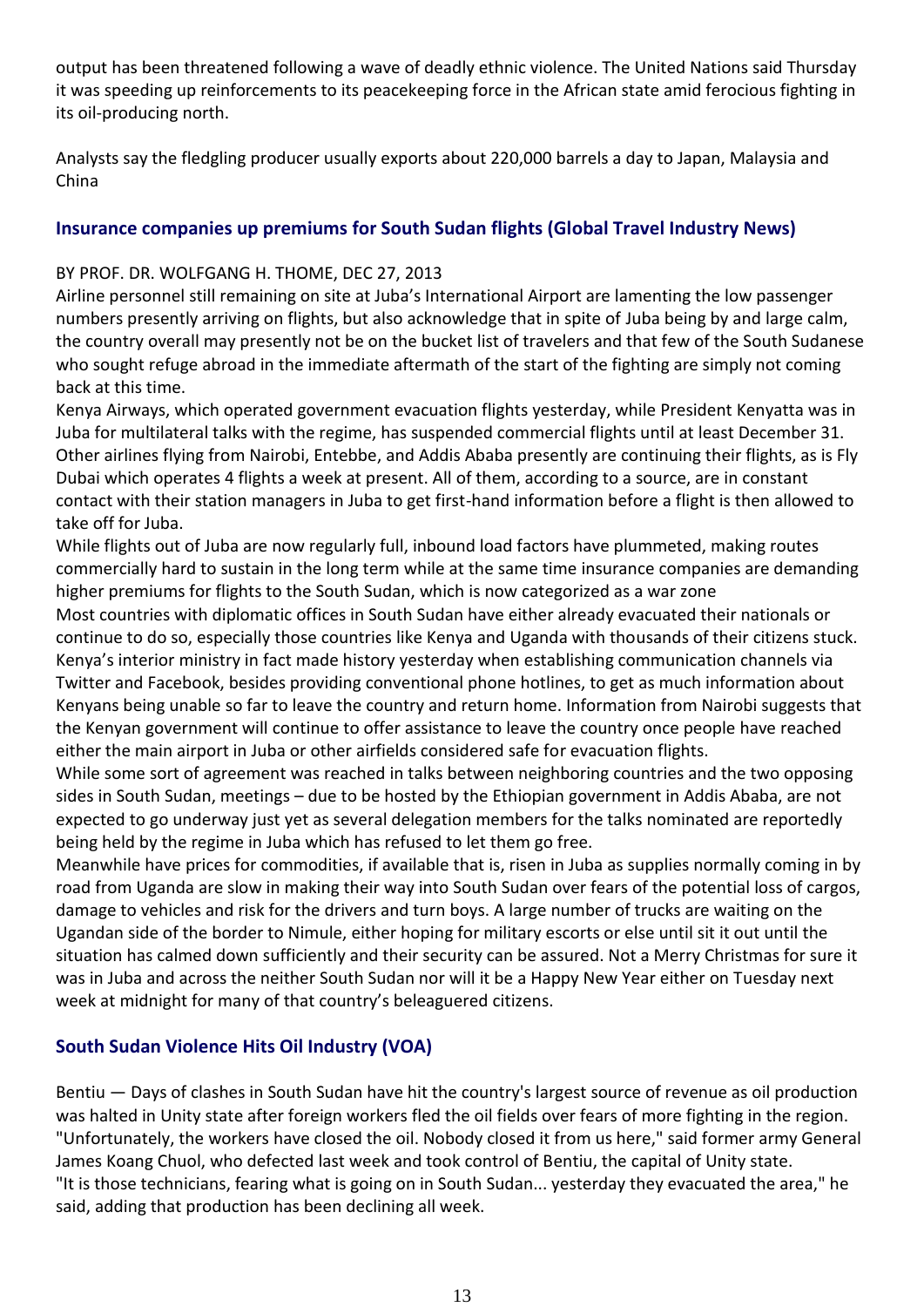A spokesman for the South Sudanese army said Wednesday that government forces are preparing to launch an imminent offensive to recapture the town.

Foreign workers are key to the functioning of South Sudan's oil industry, which provides the country with its only significant export and is the main source of government revenues.

Before a disagreement with Khartoum led to a production shutdown in January 2012, which was only lifted earlier this year, South Sudan produced half a million barrels of crude a day, accounting for 98 percent of government revenues and about 80 percent of gross domestic product, according to the Revenue Watch Institute. The Unity State oil fields are run by the Greater Pioneer Operating Company, a consortium of Chinese, Malaysian, Indian and South Sudanese interests.

A statement on the website of the Indian company in the consortium says they shut down production four days ago, "due to the adverse security situation."

The Indian company, ONGC Videsh Ltd. (OVL), confirms on its website that it and its foreign partners in the consortium have evacuated their personnel from South Sudan.

OVL said the shutdown was only temporary, and "operations will be resumed once the situation is normalized."

The South Sudanese Petroleum Ministry says Unity produced around 15 percent of the country's total oil output before the latest shutdown, which came hard on the heels of Koang's seizure of Bentiu at the weekend.

## **'We Are No Longer Loyal to President Kiir'**

Koang said he wanted to divert oil revenue away from the government in Juba and had no interest in halting production.

"There is no administration in the country, so the oil money cannot be taken by one side," said Koang, who has declared himself loyal to former Vice President Riek Machar, whom President Salva Kiir accused of orchestrating a failed coup bid which triggered the violence that has rocked South Sudan for 11 days. [\(Read](http://allafrica.com/stories/201312270222.html?viewall=1)  [More\)](http://allafrica.com/stories/201312270222.html?viewall=1)

# **South Sudan: UN Hopes to Have Peacekeeping Reinforcements in Strife-Torn South Sudan Within 48 Hours (UN News Service)**

The United Nations hopes to have peacekeeping reinforcements on the ground in strife-torn South Sudan within the next 48 hours, including both troops and critical assets such as helicopters, as it seeks to protect civilians in a conflict that is already estimated to have claimed well over 1,000 lives, the top UN official in the country said today.

The UN is trying to put an "end to this nightmare and give peace a chance," Secretary-General Ban Kimoon's Special Representative Hilde Johnson told a video news conference from Juba, South Sudan's capital, noting that over 50,000 civilians have already sought refuge at UN bases.

Two days ago the Security Council authorized almost doubling the UN Mission in South Sudan (UNMISS) to nearly 14,000 personnel through the transfer of units if necessary from other UN forces in the Democratic Republic of Congo (DRC), Darfur, Abyei, Côte d'Ivoire and Liberia.

Tensions within South Sudan, the world's youngest country which only gained independence in 2011 after seceding from Sudan, burst out into open conflict on 15 December when President Salva Kiir's Government said soldiers loyal to former deputy president Riek Machar, dismissed in July, launched an attempted coup.

# **US to cut South Sudan aid if government toppled: official (The Times)**

*T*he United States on Thursday reaffirmed its vow to cut aid to violence-wracked South Sudan if the government of President Salva Kiir is overthrown in a coup.

Troops loyal to Kiir have been battling forces allied to former vice president Riek Machar in a wave of ethnic violence that has left thousands dead, according to the United Nations.

"We continue to call on all sides of the conflict to work through their differences peacefully and democratically," a State Department official told AFP.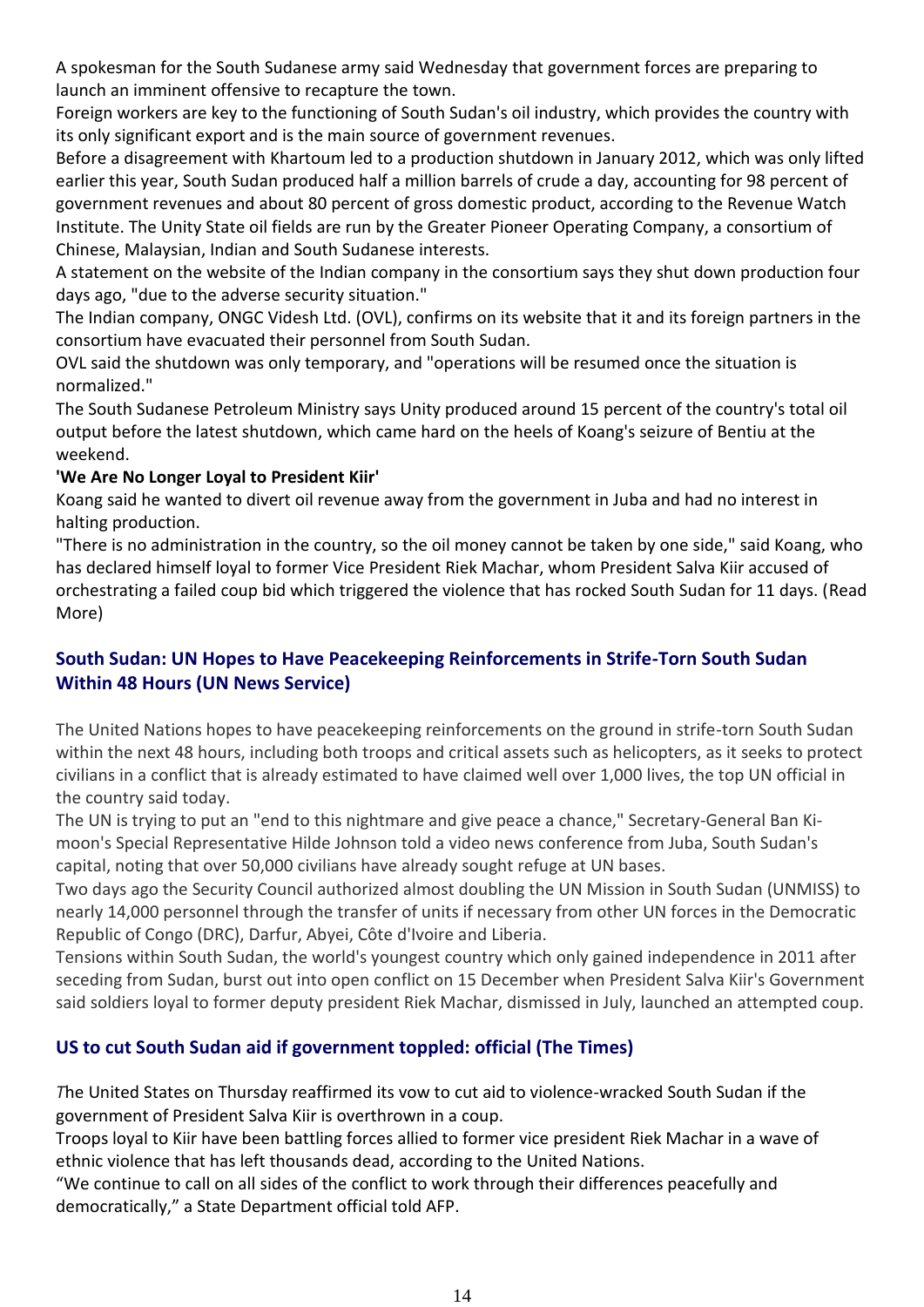"We've made clear that any effort to seize power through the use of military force will result in the end of longstanding support from the United States and the international community."

The official said Washington's special envoy to the country, Donald Booth, was still "on the ground in Juba, urging calm and a peaceful resolution to the crisis."

The remarks followed an appeal Tuesday by Secretary of State John Kerry in which he urged Machar to declare a ceasefire and talk to Kiir.

Both men have said they are ready to take part in peace talks, but violence has continued. Forces loyal to Kiir and Machar are battling for territory and control of oil resources.

Washington was a key sponsor of the deal that led to the creation of South Sudan, the world's newest nation, in July 2011, and has provided important diplomatic and economic support since then.

# **Welthungerhilfe warns: South Sudan is facing an enormous humanitarian disaster -100,000 Euro emergency aid provided (Thomson Reuters Foundation)**

The people in South Sudan are facing a humanitarian disaster of a tremendous dimension due to the escalation of violence.

In the capital city Juba alone, some ten thousands of people have sought refuge on the site of the UN peace keeping mission UNMISS.

"The situation is getting worse day by day. We try to help people in need under all circumstances, even if we have to cope with chaotic situations. Health care is a big issue right now, there is a danger that diseases like cholera might break out. Welthungerhilfe has decided to provide emergency funds of around 100,000 Euro to be able to start emergency interventions immediately", Mathias Mogge, Welthungerhilfe Executive Director Progammes, explains.

As an immediate relief measure Welthungerhilfe is distributing 704 water cans with a volume of 20 litres each. Besides clean water, latrines and food are needed, especially for children.

It was only in 2011 that South Sudan became an independent state. In the civil war between 1983 and 2005 more than 2 million people were killed.

Even in the present security situation Welthungerhilfe has to act very carefully, so as not to put its own staff in extreme danger, Welthungerhilfe however, does not plan to stop its ongoing activities.

## **Pillay Urges S. Sudan Leadership to Curb Alarming Violence against Civilians (Sudan Vision)**

UN High Commissioner for Human Rights Navi Pillay on Tuesday expressed grave concern over the serious and growing human rights violations taking place daily in South Sudan during the past 10 days, calling on the leadership on both sides to protect civilians and refrain from instigating violence based on ethnic grounds.

"Mass extrajudicial killings, the targeting of individuals on the basis of their ethnicity and arbitrary detentions have been documented in recent days," Pillay said. "We have discovered a mass grave in Bentiu, in Unity State, and there are reportedly at least two other mass graves in Juba."

The High Commissioner also expressed serious concern about the safety of those who have been arrested and are being held in unknown locations, including several hundred civilians who were reportedly arrested during house-to-house searches and from various hotels in Juba. Hundreds of members of the South Sudan National Police Service were also reportedly ordered to be disarmed and arrested from police stations across Juba.

Pillay reiterated her call on the authorities to reveal the whereabouts of all those who have been detained, including political leaders, and to refrain from conducting further arbitrary detentions.

The violence in South Sudan has already sparked massive displacement, with more than 40.000 internally displaced people who have sought refuge in the compounds of the UN Mission in South Sudan (UNMISS).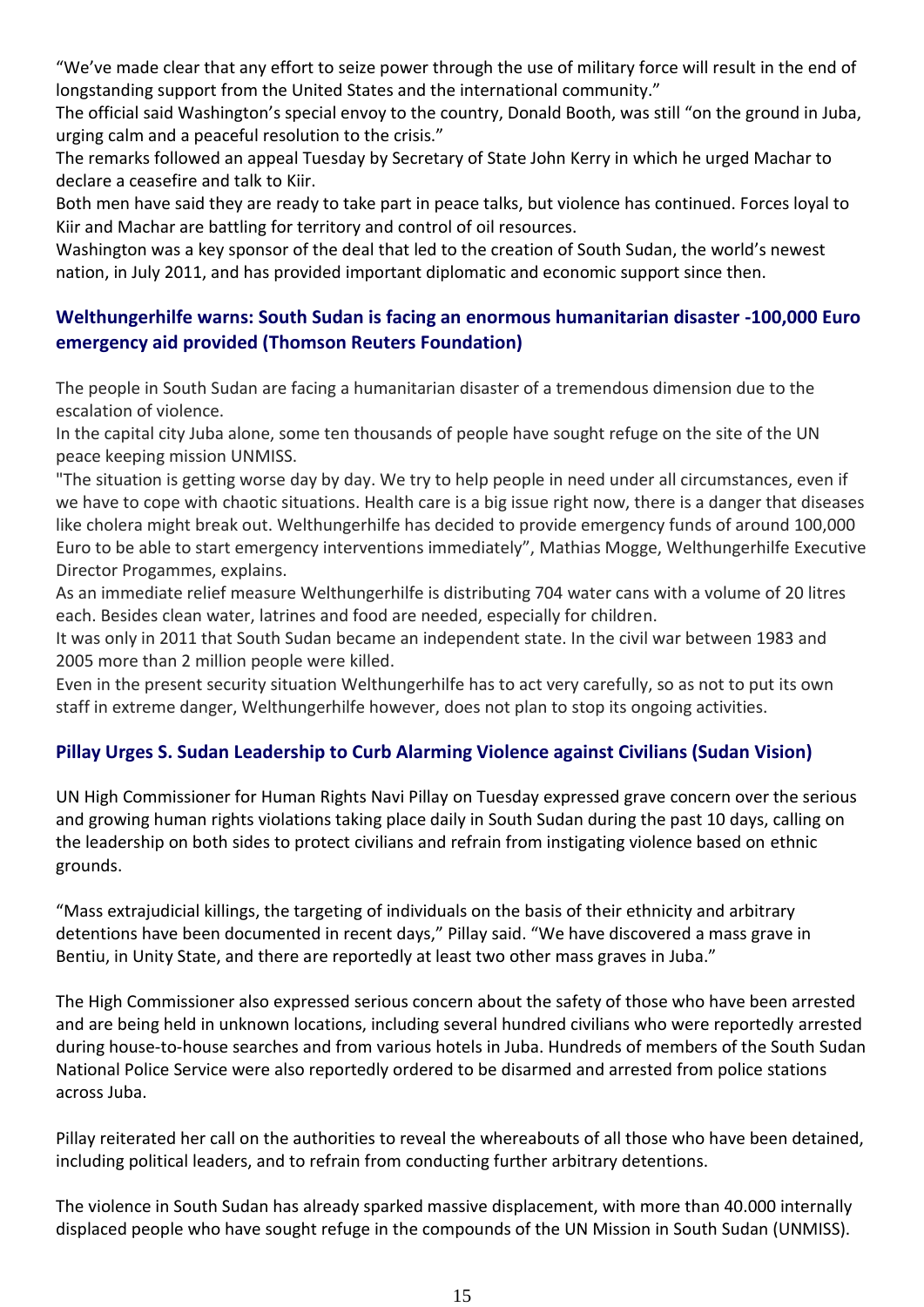The total number of the displaced population is expected to be much higher, with people reportedly seeking shelters in churches and other locations.

"There is a palpable fear among civilians of both Dinka and Nuer backgrounds that they will be killed on the basis of their ethnicity," Pillay said. "There need to be clear statements and clear steps from all those in positions of political and military control that human rights violations will not be tolerated and those responsible will be brought to justice."

Under international law, those in positions of political and military control can be held responsible for violations committed by those under their leadership. The High Commissioner urged all senior leaders, both within and outside the Government, to take immediate steps to prevent further human rights violations.

She also called on the international community to strengthen its efforts to assist in the protection of civilians and the UN presence, including through a strengthened UNMISS.

# **UN Admits "Didn't See This Coming" Regarding Conflict In South Sudan (NTD TV)**

The United Nations admits it was caught off-guard by the recent violence in South Sudan that has pushed the world's newest nation to the verge of civil war. Hilde Johnson, head of the U.N. mission in South Sudan, known as UNMISS, told reporters by video link from the capital, Juba, "We did not see this coming. We knew that there were tensions and that this could lead to problems. But I don't think any South Sudanese, or any of us observers in country, and outside, expected an unraveling of the stability so quickly."

The United Nations on Thursday (December 26) said it hopes to begin receiving within the next 48 hours critical reinforcements of military hardware and personnel for its overstretched peacekeeping mission in South Sudan, which gained independence from Sudan in 2011.

Johnson confirmed estimates that well over 1,000 people had died in 12 days of fighting, while dismissing reports that the death toll was in the multiple thousands. Johnson also said that her mission would not abandon South Sudan, vowing, "We are here to stay and we are here to protect."

Some 50,000 civilians were seeking protection at U.N. bases across South Sudan, according to Johnson.

"All peacekeepers are under the instruction to use force when civilians are under imminent threat, within their capabilities," she said. Western powers and east African states, keen to prevent more chaos in a fragile region, are trying to mediate between President Salva Kiir, a Dinka, and rebel leader Riek Machar, a Nuer, who was vice president until Kiir sacked him in July. But so far negotiations have not resolved the crisis.

Most fighting has involved Dinka and Nuer factions of the Sudan People's Liberation Army, with militias and marauding youths also reported to be attacking rival ethnic groups. Kiir and Machar both have said the conflict is political, not tribal. The violence, which erupted in Juba on Dec. 15, has quickly spread to oil producing regions and beyond, dividing the landlocked country of 10.8 million along ethnic lines

The U.N. Security Council on Tuesday (December 24) unanimously authorized a plan by U.N. Secretary-General Ban Ki-moon to boost the strength of the force in South Sudan to 12,500 troops and 1,323 police. Ban has said the additional 5,500 peacekeeping troops and 423 police would be drawn from nearby U.N. and African Union missions in Democratic Republic of Congo, Ivory Coast, Liberia, and the Sudanese regions of Darfur and Abyei.

The fighting is affecting oil production in South Sudan, which accounts for 98 percent of government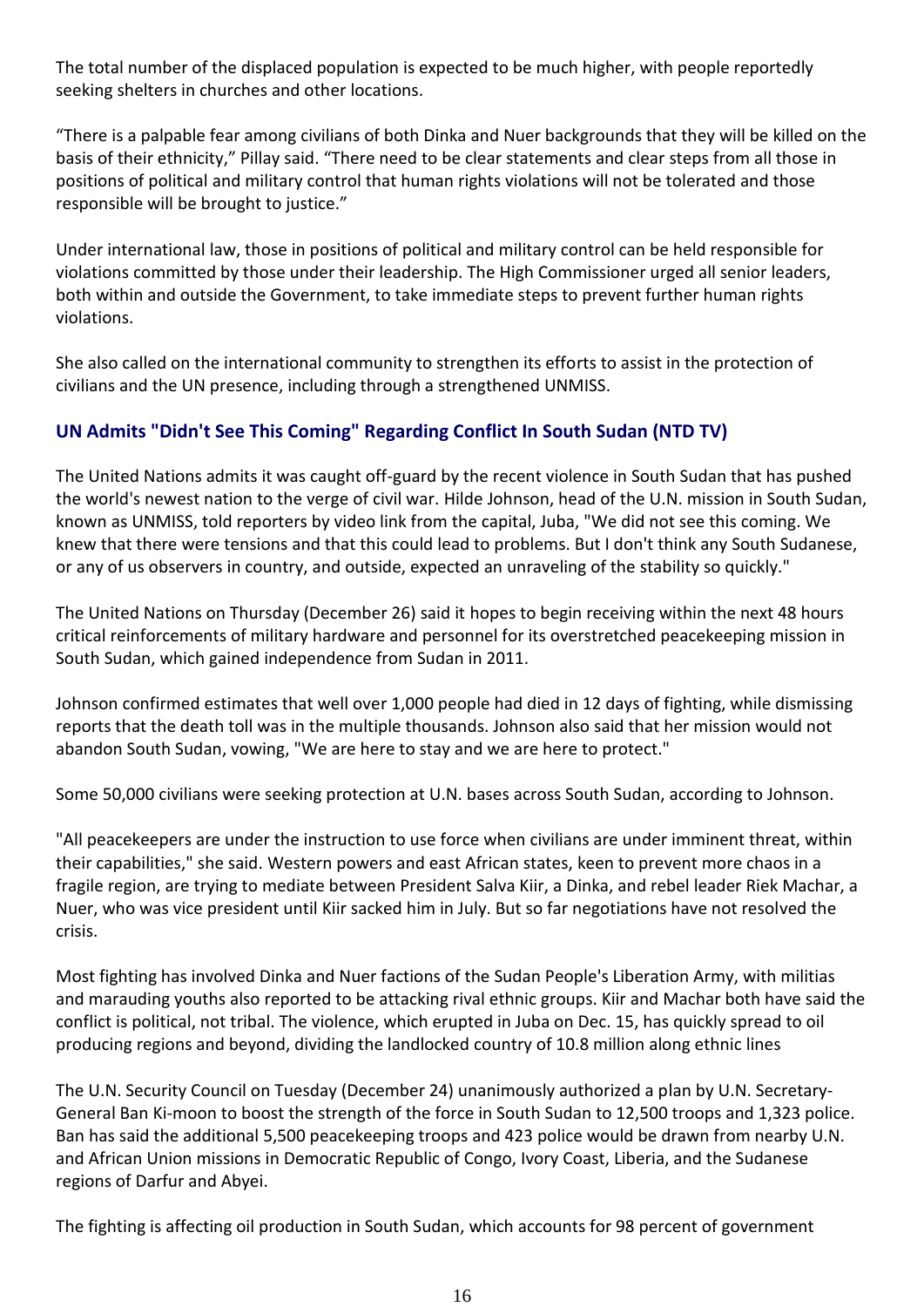revenue. Rebels in South Sudan have seized some oil wells and may damage them, the petroleum ministry said. Petroleum Minister Stephen Dhieu Dau said earlier this week that output had fallen by 45,000 barrels per day to 200,000 bpd after Unity state oil fields shut down.

Johnson said her mission was also investigating reports of atrocities, including summary executions and the circumstances surrounding the discovery of a mass grave. She welcomed Kiir's stated determination to look into the allegations.

Kenya's President Uhuru Kenyatta and Ethiopian Prime Minister Hailemariam Desalegn spoke with Kiir in Juba amid fears that violence in South Sudan could mount and plunge the country into an ethnic-based civil war.

It was not clear whether the delegation also met the rebel leader, former vice president Riek Machar.

China, which has significant oil interests in South Sudan, said on Thursday it would send its special envoy for Africa to help bring about talks between Kiir and Machar.

# **Flydubai Juba service continues as violence grips South Sudan (Gulf News)**

Dubai: Flydubai's four weekly services between Dubai and South Sudan remain unchanged as reports that ethnic-motivated killings have spread across the young African country.

"flydubai's flights to Juba are flying to schedule. We will continue to monitor the situation in Juba closely and will make any changes to the schedule as necessary," a flydubai spokesperson stated to Gulf News in an email.

Flydubai has operated the service to Jubai, the South Sudan capital, since April 2013.

Violence erupted in South Sudan on December 15 when President Salva Kiir accused his former Vice President Riek Machar of plotting a coup. Machar denies the allegation.

## **OPINION/EDITORIAL/ANALYSIS**

## **Editorial: South Sudan's Imperiled Future (The New York Times)**

Two years after South Sudan declared independence from Sudan, political tensions between President Salva Kiir and Riek Machar, the former vice president, have erupted into violence, raising the possibility of civil war and ethnic cleansing.

Some 50,000 civilians are seeking protection at United Nations bases across South Sudan. The United Nations Security Council [voted](http://www.un.org/apps/news/story.asp?NewsID=46823&Cr=&Cr1=) on Tuesday to nearly double its peacekeeping force in that country to 12,500 troops and now must make sure that those reinforcements arrive as soon as possible. There is fault on both sides. Mr. Kiir's initial accusation that Mr. Machar, a rival and critic of the Kiir government, was plotting a coup against him likely was overblown. The violence has its roots in a longstanding political rivalry, ethnic tensions and the fact that [in July,](http://www.nytimes.com/2013/07/24/world/africa/south-sudan-president-dismisses-cabinet-and-vice-president.html) Mr. Kiir, who comes from the Dinka tribe, fired Mr. Machar, who is a Nuer. Since then, Mr. Machar has allied himself with other rebel groups and has refused to negotiate unless his political allies are freed from detention.

The leader of the United Nations peacekeeping mission in South Sudan, Hilde Johnson[,said](http://bigstory.ap.org/article/un-expects-reinforcements-s-sudan-48-hours) on Thursday that "well over a thousand" people have been killed in 11 days of fighting.

Fears of a broader blood bath are growing, as are concerns that the country will unravel; that production at South Sudan-based oil fields, which are crucial to the economies of both Sudan and South Sudan, will be interrupted; and the fighting will draw in neighboring countries. On Thursday, rebels loyal to Mr. Machar [captured](http://in.reuters.com/article/2013/12/26/southsudan-unrest-idINL6N0K51R720131226) some oil wells in oil-rich Unity State.

The United States, which played a major role in South Sudan's birth as an independent state, has a special responsibility to mediate a political solution. In a [message last week](http://www.whitehouse.gov/blog/2013/12/20/urging-peace-south-sudan), Susan Rice, President Obama's national security adviser and an Africa expert who has long worked on issues connected to Sudan, urged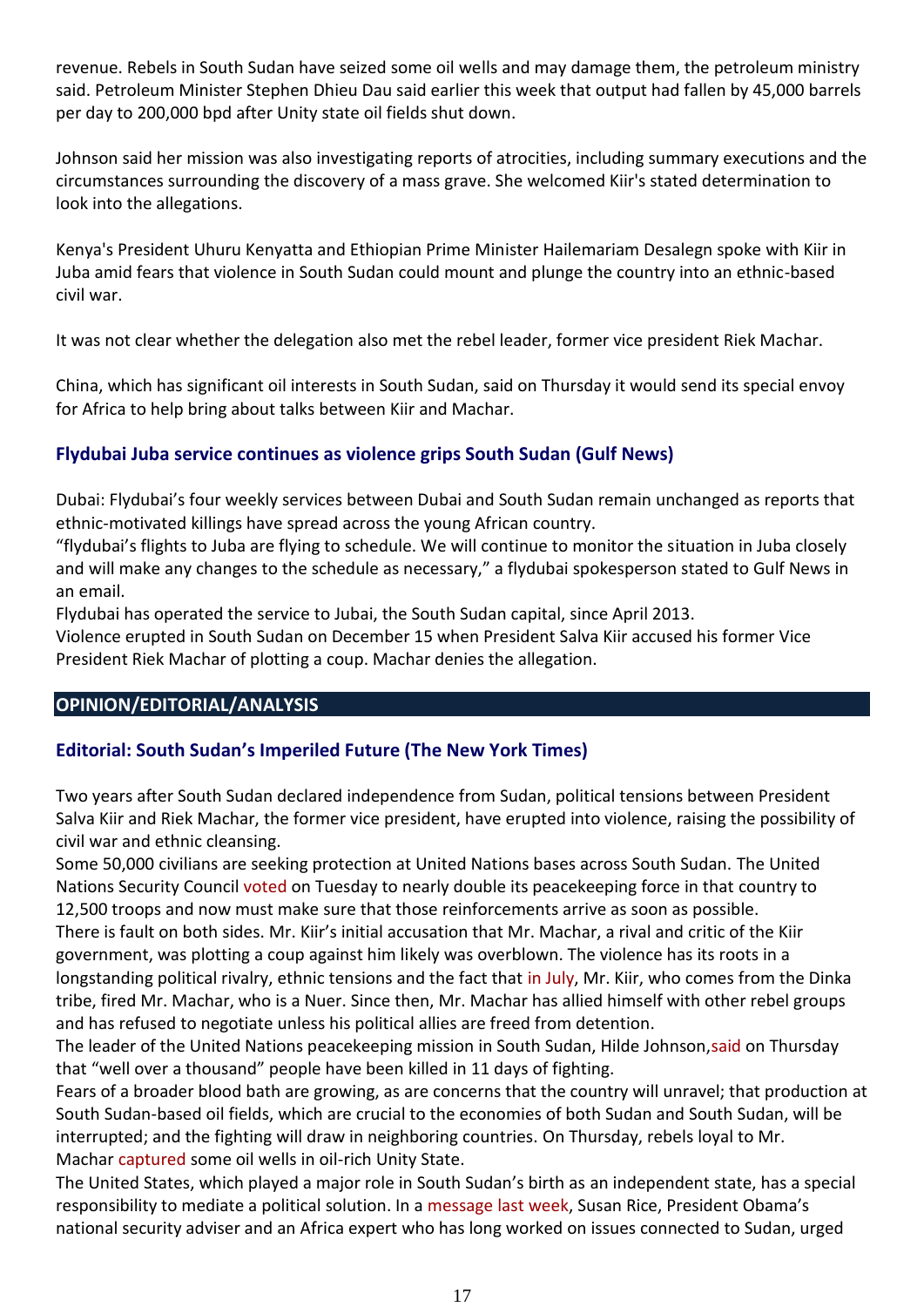leaders on all sides to renounce violence and engage in peaceful dialogue. She also warned that if Mr. Kiir and Mr. Machar insist on using force and mass violence, "the United States will have no choice but to withdraw our traditional, robust support."

On Monday, South Sudan's government threatened a major offensive to retake strategic towns seized by the rebels. But Donald Booth, the special United States envoy, met with Mr. Kiir, and afterward he said that Mr. Kiir was ready to begin talks to end the crisis. The fighting has already spread to half the country's 10 states.

The United States, European partners, and leaders of Kenya and Ethiopia who arrived in the capital of Juba on Thursday should be pressing for negotiations and make clear that South Sudan's leaders will face sanctions if they drag their fragile country into another senseless war.

Sudan and South Sudan fought a civil war that killed more than two million people before a peace deal was reached in 2005. It is unfathomable that having achieved independence from Khartoum, Mr. Kiir and Mr. Machar would again risk their country's future by waging a conflict in which all sides will surely lose.

# **Editorial: South Sudan peace trip highly timely (Daily Nation)**

President Kenyatta's trip to South Sudan on a mission that can only be to seek peace could not have come at a more opportune moment.

The President, who is chairman of the East African Community, intends to hold talks with President Salva Kiir.

However, there is no mention of any meeting with former Vice-President Riek Machar, who is supposedly in hiding. That fact alone could make the visit lose some significance in the short term.

If, on the other hand, he makes President Kiir see the need for peace, then he will have achieved a measure of success.

Kenya, and the regional bloc that makes up the Intergovernmental Authority on Development (Igad) have invested heavily in a peaceful South Sudan right from the days of the civil war with Sudan, and it would make no sense for the region's leaders to look on as the unfortunate country descends into another war. The first thing the President should ask his counterpart is to halt what is fast turning into a purge of Dr Machar's supporters.

The international community is hardly buying the idea of a coup attempt, but President Kenyatta should not be seen as taking sides.

# **South Sudan: Are we helping to create a country or merely creating ravenous clients for an army of Western experts and consultants? (The Independent)**

*PETER POPHAM -* South Sudan, the world's newest country, racked by civil war for the past fortnight, has one fundamental problem – and Bishop Santo Pio put his finger on it in his Christmas sermon. Addressing not only his usual congregation but the hundreds cramming Juba's cathedral who had taken shelter there from the fighting outside, he said: "We have never been a country before. We were communities under tribal chiefs, a monarchy where the whole community would follow one person. We were clans, tribes, communities… These are the different groups that we are to make a nation from." How do you make a nation from scratch? After nearly 40 years of civil war with the far stronger Arab and Muslim north, South Sudan felt strongly enough about its identity to vote overwhelmingly for independence in 2011's referendum. But is collective hatred of a bully enough to make a nation? The vicious inter-tribal fighting of the past few weeks says not.

As the bishop pointed out, South Sudan never existed as a nation before but only as an aggregation of tribes. Africa's difficulty in creating effective nation states is often laid at the door of the colonial powers and the arbitrary borders they created, but in fact those borders have often had a legitimising function. South Sudan lacked even that.

To the east, on the far side of Ethiopia, is the self-declared state of Somaliland. Its claim to legitimacy is that its borders are those of the short-lived colony of British Somaliland. It gained independence from Britain in 1960 and soon afterwards sank its fortunes in the dream of a pan-Somalian state, which would